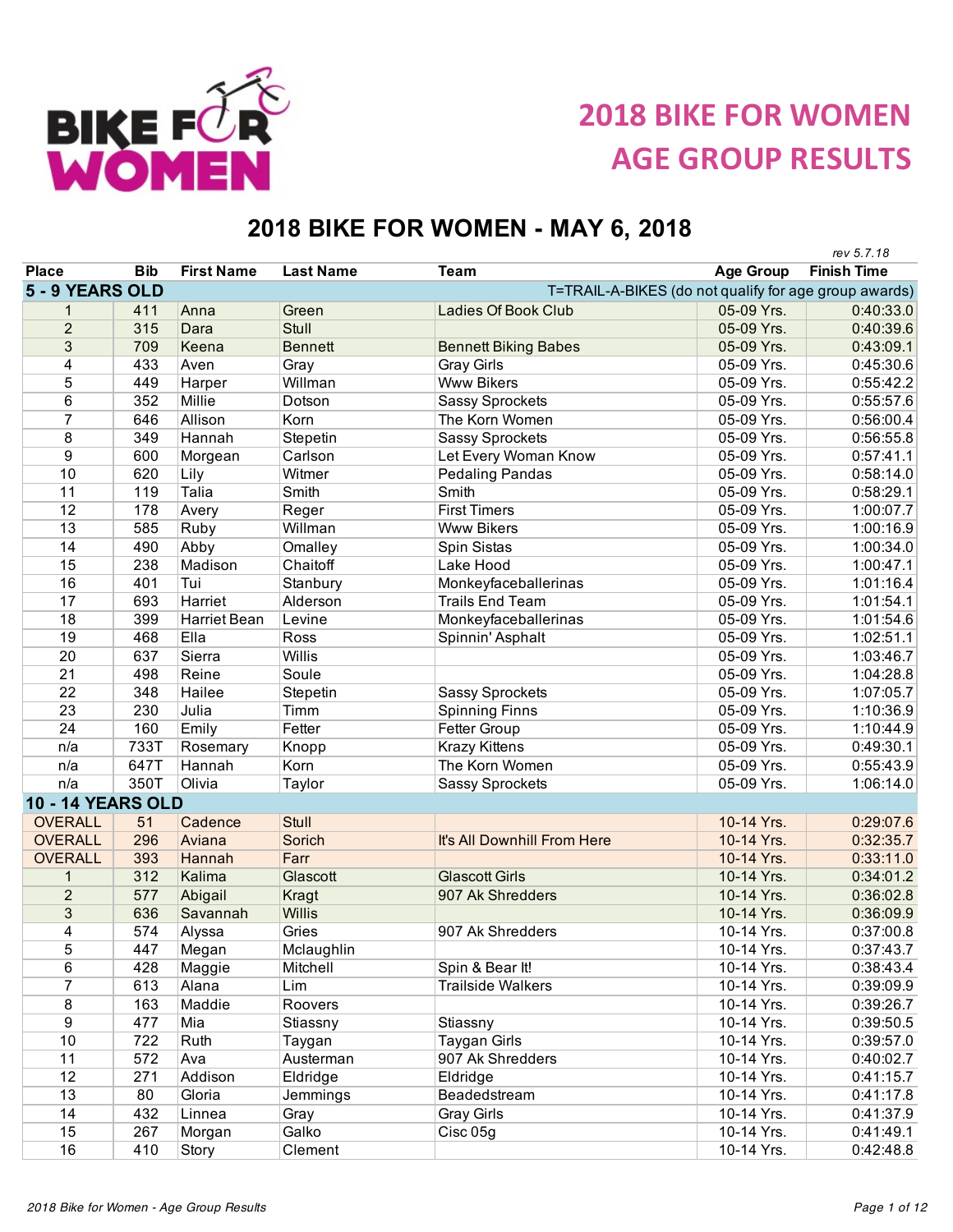|                          |                |                   |                            |                                       |                          | rev 5.7.18             |
|--------------------------|----------------|-------------------|----------------------------|---------------------------------------|--------------------------|------------------------|
| <b>Place</b>             | <b>Bib</b>     | <b>First Name</b> | <b>Last Name</b>           | <b>Team</b>                           | <b>Age Group</b>         | <b>Finish Time</b>     |
| 17                       | 673            | Danielle          | Potton                     |                                       | 10-14 Yrs.               | 0:43:18.3              |
| 18                       | 265            | Madilyn           | Gifford                    | Cisc 05g                              | 10-14 Yrs.               | 0:44:38.1              |
| 19                       | 180            | Susannah          | Griffith                   | <b>First Timers</b>                   | 10-14 Yrs.               | 0:44:51.5              |
| $\overline{20}$          | 564            | Caroline          | Mclaughlin                 | Kristina's Biking Buddies             | 10-14 Yrs.               | 0:45:43.1              |
| 21                       | 706            | Melissa           | Todd                       | Toddgirls                             | 10-14 Yrs.               | 0:45:53.1              |
| $\overline{22}$          | 662            | <b>Brooke</b>     | Wagner                     | Uglydog                               | 10-14 Yrs.               | 0:45:54.8              |
| 23                       | 488            | Clare             | <b>Bernstine</b>           | Spin Sistas                           | 10-14 Yrs.               | 0:46:15.5              |
| 24                       | 412            | Ella              | Vanveckhoven               |                                       | 10-14 Yrs.               | 0:47:23.7              |
| $\overline{25}$          | 298            | Ana               | Kroona                     | It's All Downhill From Here           | 10-14 Yrs.               | 0:48:11.3              |
| 26                       | 514            | Ayris             | Gonzalez                   | <b>Gonzales Group</b>                 | 10-14 Yrs.               | 0:48:25.5              |
| 27                       | 419            | Grace             | Teaford                    | <b>Alder Babes</b>                    | 10-14 Yrs.               | 0:48:41.2              |
| 28                       | 645            | Grace             | Korn                       | The Korn Women                        | 10-14 Yrs.               | 0:50:06.1              |
| 29                       | 354            | Summer            | Powell                     | <b>Sassy Sprockets</b>                | 10-14 Yrs.               | 0:50:09.0              |
| 30                       | 719            | Cora              | Cherry                     | <b>Cherry Family</b>                  | 10-14 Yrs.               | 0:51:40.1              |
| 31                       | 181            | Charlotte         | Griffith                   | <b>First Timers</b>                   | 10-14 Yrs.               | 0:53:25.3              |
| 32                       | 723            | Lucille           | Taygan                     | <b>Taygan Girls</b>                   | 10-14 Yrs.               | 0:54:14.9              |
| 33                       | 549            | Elizabeth         | Adams                      | Perfect Cycles                        | 10-14 Yrs.               | 0:55:23.6              |
| 34                       | 122            | Henry             | Ash                        | <b>Team Sloth</b>                     | 10-14 Yrs.               | 0:55:30.6              |
| 35                       | 516            | Amelia            | Marshburn                  | Mona Lisa's Miles                     | 10-14 Yrs.               | 0:56:06.0              |
| 36                       | 303            | Ella              | <b>Blakey</b>              | It's All Downhill From Here           | 10-14 Yrs.               | 0:57:54.6              |
| 37                       | 234            | Amanda            | Thomas                     | Lake Hood                             | 10-14 Yrs.               | 0:58:01.5              |
| 38                       | 547            | Bella             | <b>Bohn</b>                | Perfect Cycles                        | 10-14 Yrs.               | 0:58:07.3              |
| 39                       | 259            | Ellie             | Cutting                    | Cutting                               | 10-14 Yrs.               | 0:58:21.3              |
| 40                       | 675            | Sage              | Boston                     |                                       | 10-14 Yrs.               | 1:02:00.2              |
| 41                       | 326            | Kristina          | Kagerer                    | Kristina's Biking Buddies             | 10-14 Yrs.               | 1:03:06.2              |
| 42                       | 694            | Liza              | Alderson                   | <b>Trails End Team</b>                | 10-14 Yrs.               | 1:04:46.5              |
| 43                       | 750            | Keira             | Trotter                    |                                       | 10-14 Yrs.               | 1:05:29.9              |
| 44                       | 707            | Deborah           | Todd                       | Trottin' Along<br>Toddgirls           | 10-14 Yrs.               | 1:07:37.4              |
| 45                       | 555            |                   |                            | <b>Team Pets</b>                      | 10-14 Yrs.               | 1:43:48.6              |
|                          |                | Jordyn            | Gray                       |                                       |                          |                        |
| <b>15 - 19 YEARS OLD</b> |                |                   |                            |                                       |                          |                        |
| <b>OVERALL</b>           | 19             | <b>Ellie</b>      | Mitchell                   |                                       | 15-19 Yrs.               | 0:23:50.1              |
| 1                        | $\overline{7}$ | Quincy            | <b>Donley</b>              |                                       | 15-19 Yrs.               | 0:26:12.1              |
| $\overline{2}$           | 25             | Ashley            | <b>Hicks</b>               |                                       | 15-19 Yrs.               | 0:29:56.1              |
| 3                        | 176            | Mazzy             | Jackson                    | <b>First Timers</b>                   | 15-19 Yrs.               | 0:30:06.1              |
| 4<br>5                   | 88<br>576      | Molly             | Mclaughlin                 |                                       | 15-19 Yrs.               | 0:32:38.6              |
|                          |                | Hannah            | Kragt                      | 907 Ak Shredders                      | 15-19 Yrs.               | 0:32:59.2<br>0:33:34.0 |
| 6<br>$\overline{7}$      | 337            | Maura             | <b>Black</b>               |                                       | 15-19 Yrs.               |                        |
|                          | 85             | Abigail           | Foster                     | Beadedstream                          | 15-19 Yrs.               | 0:34:31.8              |
| 8                        | 669            | Samantha          | Cole                       |                                       | 15-19 Yrs.               | 0:34:35.1              |
| 9                        | 338            | Elizabeth         | Kilby                      |                                       | 15-19 Yrs.               | 0:34:46.5              |
| 10                       | 253            | Madalyn           | Gaither                    | Permafrosties                         | 15-19 Yrs.               | 0:35:35.9              |
| 11                       | 82             | Lubava            | Wessels                    | Beadedstream                          | 15-19 Yrs.               | 0:36:01.8              |
| 12                       | 717            | Melody            | Musick                     | <b>Musickal Rides</b>                 | 15-19 Yrs.               | 0:36:21.5              |
| 13                       | 165<br>112     | Kaylee            | Merrill                    |                                       | 15-19 Yrs.               | 0:37:39.1              |
| 14                       |                | Abigail           | <b>Bigelow</b>             |                                       | 15-19 Yrs.               | 0:39:29.9              |
| 15                       | 430            | Sarah             | Carpenter                  | Mom&me                                | 15-19 Yrs.               | 0:39:53.9              |
| 16<br>17                 | 747            | Tamara            | <b>Brabson</b><br>Hardison |                                       | 15-19 Yrs.               | 0:42:07.1              |
|                          | 380            | Augustine         |                            | Anchorage Rowing                      | 15-19 Yrs.               | 0:42:07.4              |
| 18                       | 55             | Alexandrea        | Van Horn                   | Dragonfly Gals                        | 15-19 Yrs.<br>15-19 Yrs. | 0:43:31.4              |
| 19<br>$\overline{20}$    | 616            | Shelby            | <b>Bates</b><br>Todd       | Moms & Daughters<br><b>Toddladies</b> |                          | 0:44:15.3              |
| $\overline{21}$          | 525            | Julia             |                            |                                       | 15-19 Yrs.               | 0:49:47.8              |
| $\overline{22}$          | 505            | Katerina          | Baumgartner                | <b>Team Salmon</b>                    | 15-19 Yrs.               | 0:57:06.1              |
|                          | 175            | Kaeli             | Peltola                    | Teamj&j                               | 15-19 Yrs.               | 0:58:21.0              |
| <b>20 - 24 YEARS OLD</b> |                |                   |                            |                                       |                          |                        |
| 1                        | 62             | Francisca         | Comparini                  |                                       | 20-24 Yrs.               | 0:27:22.5              |
| $\overline{2}$           | 624            | Sarah             | Freistone                  | <b>Fiesty Freistones</b>              | 20-24 Yrs.               | 0:30:03.5              |
| $\overline{3}$           | 63             | Katie             | Seybert                    | <b>PAJK</b>                           | 20-24 Yrs.               | 0:32:12.5              |
| 4                        | 172            | Kate              | Heath                      | Cych-o's                              | 20-24 Yrs.               | 0:36:10.0              |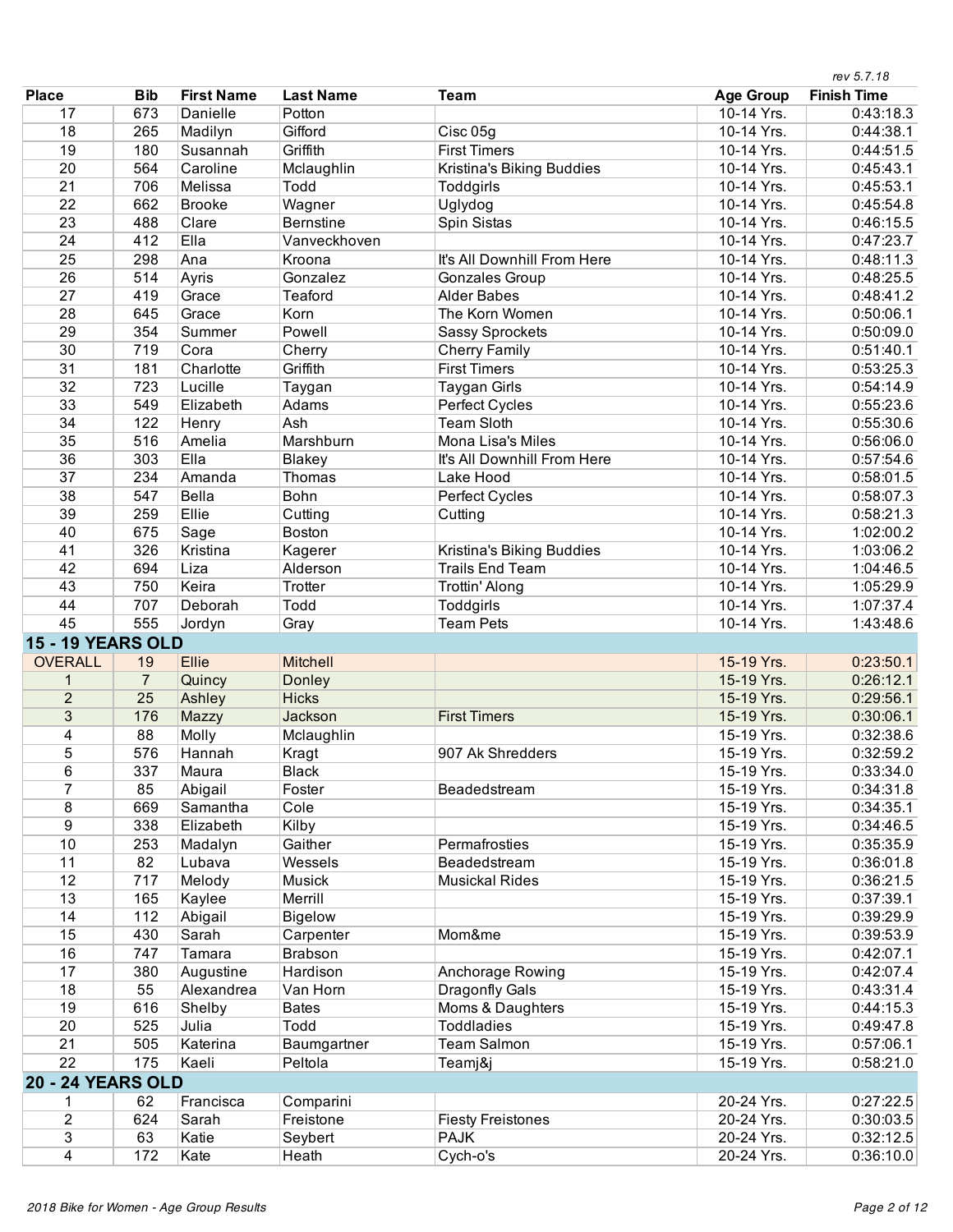|                          |            |                   |                  |                            |                  | rev 5.7.18         |
|--------------------------|------------|-------------------|------------------|----------------------------|------------------|--------------------|
| <b>Place</b>             | <b>Bib</b> | <b>First Name</b> | <b>Last Name</b> | <b>Team</b>                | <b>Age Group</b> | <b>Finish Time</b> |
| 5                        | 661        | Katjana           | Stutzer          |                            | 20-24 Yrs.       | 0:38:01.0          |
| 6                        | 199        | Cassandra         | Barsalou         | The Girlfriends            | 20-24 Yrs.       | 0:40:36.9          |
| 7                        | 254        | Lauren            | Gaither          | Permafrosties              | 20-24 Yrs.       | 0:40:48.4          |
| 8                        | 87         | Jamie             | Woodall          | Beadedstream               | 20-24 Yrs.       | 0:41:04.5          |
| 9                        | 255        | Maile             | Guieb            | Permafrosties              | 20-24 Yrs.       | 0:42:10.8          |
| 10                       | 631        | Hannah            | Reast            | <b>Team Reast</b>          | 20-24 Yrs.       | 0:51:27.7          |
| 11                       | 622        | Kathryn           | Hoke             | <b>Silly Sisters</b>       | 20-24 Yrs.       | 0:52:13.7          |
| <b>25 - 29 YEARS OLD</b> |            |                   |                  |                            |                  |                    |
| 1                        | 6          | Kelsey            | Tranel           |                            | 25-29 Yrs.       | 0:24:56.9          |
| $\overline{2}$           | 16         | Kinsey            | Loan             |                            | 25-29 Yrs.       | 0:25:09.0          |
| 3                        | 76         | Rachelle          | Kanady           | Beadedstream               | 25-29 Yrs.       | 0:27:55.6          |
| 4                        | 169        | Kelley            | Jansen           | Cych-o's                   | 25-29 Yrs.       | 0:29:45.7          |
| 5                        | 465        | Elizabeth         | James            | <b>Mountain Mamas</b>      | 25-29 Yrs.       | 0:31:12.3          |
| 6                        | 167        | Donna             | Pierce           | Cych-o's                   | 25-29 Yrs.       | 0:35:10.2          |
| 7                        | 587        | Saarah            | Salvucci         |                            | 25-29 Yrs.       | 0:36:07.2          |
| 8                        | 623        | Heather           | White            | <b>Fiesty Freistones</b>   | 25-29 Yrs.       | 0:36:18.9          |
| $\overline{9}$           | 397        | Jennifer          | Mangandi         |                            | 25-29 Yrs.       | 0:36:42.6          |
| 10                       | 611        | Melanie           | Leydon           |                            | 25-29 Yrs.       | 0:37:58.9          |
| 11                       | 168        | Kylie             | Duby             | Cych-o's                   | 25-29 Yrs.       | 0:38:01.7          |
| 12                       | 213        | Rachel            | Scott            | #teamgluten                | 25-29 Yrs.       | 0:40:22.4          |
| 13                       | 553        | Amanda            | Elder            | <b>Team Pets</b>           | 25-29 Yrs.       | 0:41:19.8          |
| 14                       | 551        | Chelsy            | Passmore         | The Triple Finishers       | 25-29 Yrs.       | 0:42:02.6          |
| 15                       | 545        | Caitlin           | Menge            | <b>Pedal Pals</b>          | 25-29 Yrs.       | 0:42:18.5          |
| 16                       | 634        | Izzy              | Rowe             | Self Taught Squad          | 25-29 Yrs.       | 0:42:27.3          |
| 17                       | 552        | <b>Brie</b>       | Xavier           | The Triple Finishers       | 25-29 Yrs.       | 0:42:53.9          |
| 18                       | 652        | Jessica           | Tuggle           | RosÃf© All Day             | 25-29 Yrs.       | 0:43:19.9          |
| 19                       | 439        | Rebecah           | Frederick        | <b>Cirque De Sore Legs</b> | 25-29 Yrs.       | 0:43:55.3          |
| 20                       | 760        | Mara              | Froemling        |                            | 25-29 Yrs.       | 0:44:16.2          |
| 21                       | 306        | Julia             | Jones            | <b>Hockey Divas</b>        | 25-29 Yrs.       | 0:45:24.7          |
| 22                       | 527        | Amber             | Treadway         |                            | 25-29 Yrs.       | 0:45:54.2          |
| 23                       | 171        | Ciara             | Stoutenburgh     | Cych-o's                   | 25-29 Yrs.       | 0:48:48.8          |
| 24                       | 557        | Mel               | Derr             | <b>Team Pets</b>           | 25-29 Yrs.       | 0:51:34.5          |
| 25                       | 443        | Kayla             | Gabby            | Audriana and Kayla         | 25-29 Yrs.       | 0:56:52.9          |
| 26                       | 442        | Audriana          | Roberts          | Audriana and Kayla         | 25-29 Yrs.       | 1:00:32.1          |
| <b>30 - 34 YEARS OLD</b> |            |                   |                  |                            |                  |                    |
| $\mathbf{1}$             | 363        | Bri               | Lowen            |                            | 30-34 Yrs.       | 0:27:50.7          |
|                          | 735        |                   | French           |                            | 30-34 Yrs.       | 0:29:19.8          |
| $\overline{c}$<br>3      | 370        | Ashley            |                  | <b>Scrantonicity 2</b>     |                  |                    |
|                          |            | Erin              | Tulip            |                            | 30-34 Yrs.       | 0:30:10.0          |
| 4                        | 53         | Jenny             | Jemison          |                            | 30-34 Yrs.       | 0:30:24.4          |
| 5                        | 472        | Julianne          | Dickerson        |                            | 30-34 Yrs.       | 0:30:33.2          |
| 6<br>7                   | 437        | Michelle          | Humphrey         | Cirque De Sore Legs        | 30-34 Yrs.       | 0:30:42.8          |
|                          | 108        | Linda             | <b>Barnack</b>   |                            | 30-34 Yrs.       | 0:30:52.7          |
| 8                        | 22         | Heather           | Helzer           |                            | 30-34 Yrs.       | 0:31:23.9          |
| 9                        | 421        | Johanna           | Alvarez          | Cosmos                     | 30-34 Yrs.       | 0:31:39.3          |
| 10                       | 35         | Lela              | Walker           | Ots Have Fun Too           | 30-34 Yrs.       | 0:32:19.5          |
| 11                       | 34         | <b>Brittany</b>   | Pearson          | Ots Have Fun Too           | 30-34 Yrs.       | 0:32:42.2          |
| 12                       | 493        | Suzanna           | Caldwell         | <b>Caldwell Ladies</b>     | 30-34 Yrs.       | 0:33:06.4          |
| 13                       | 569        | Bethany           | Essary           |                            | 30-34 Yrs.       | 0:33:26.9          |
| 14                       | 452        | Holly             | Boston           |                            | 30-34 Yrs.       | 0:33:30.2          |
| 15                       | 127        | Sarah             | <b>Buhr</b>      |                            | 30-34 Yrs.       | 0:33:50.7          |
| 16                       | 316        | Robin             | Mullen           |                            | 30-34 Yrs.       | 0:34:31.8          |
| 17                       | 440        | Emily             | Austin           | Cirque De Sore Legs        | 30-34 Yrs.       | 0:34:46.3          |
| 18                       | 438        | Nicole            | Fredrick         | Cirque De Sore Legs        | 30-34 Yrs.       | 0:34:48.0          |
| 19                       | 84         | Kimberly          | Resheske         | Beadedstream               | 30-34 Yrs.       | 0:35:02.1          |
| $\overline{20}$          | 666        | Jessica           | Shearer          |                            | 30-34 Yrs.       | 0:35:12.1          |
| $\overline{21}$          | 260        | Mckenna           | Nieves           |                            | 30-34 Yrs.       | 0:35:23.3          |
| 22                       | 688        | Elizabeth         | <b>Drewes</b>    | Beadedstream               | 30-34 Yrs.       | 0:35:47.1          |
| 23                       | 506        | Heather           | <b>Bottrell</b>  | <b>High Octane</b>         | 30-34 Yrs.       | 0:36:08.3          |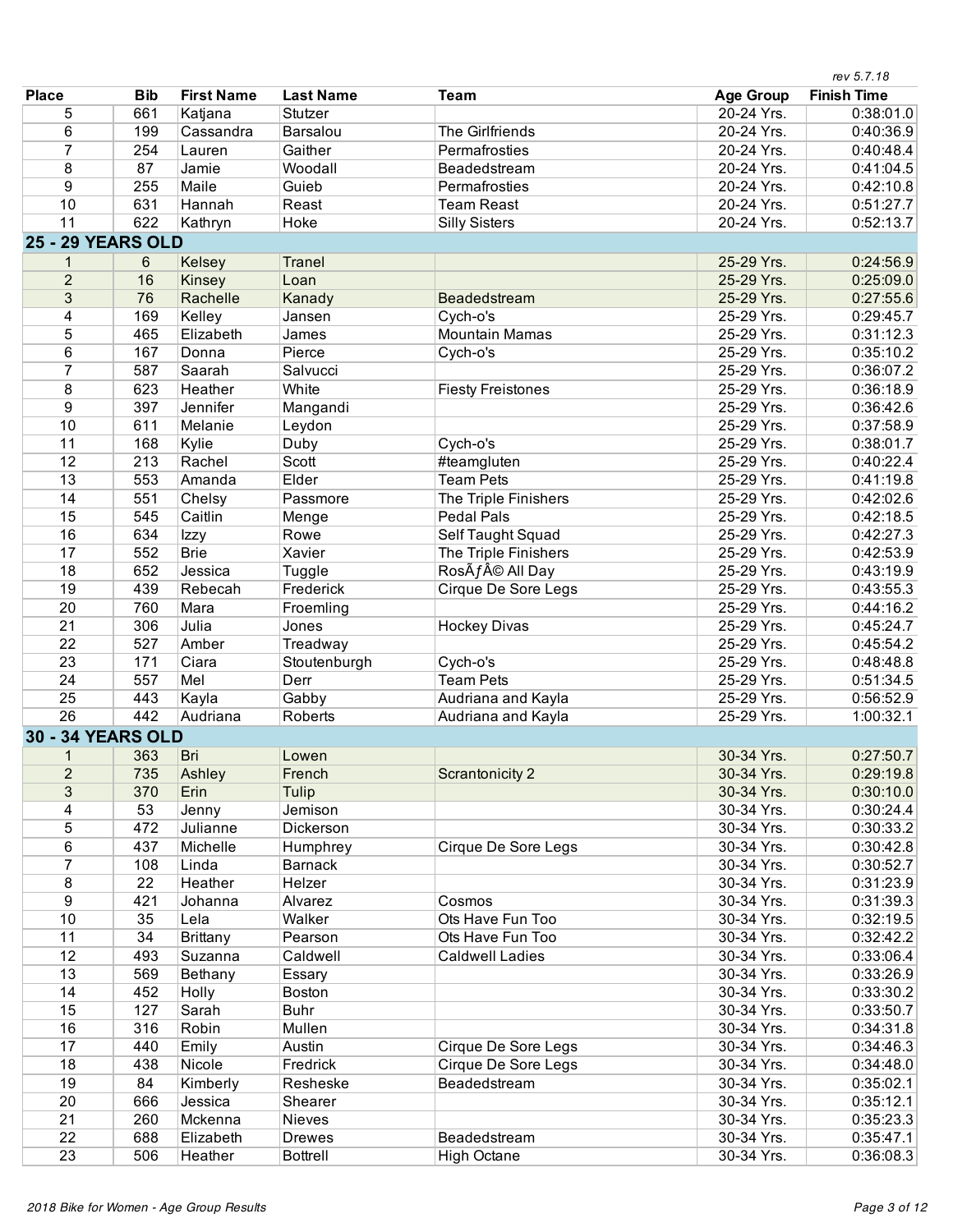|                   |            |                     |                       |                            |                  | rev 5.7.18         |
|-------------------|------------|---------------------|-----------------------|----------------------------|------------------|--------------------|
| <b>Place</b>      | <b>Bib</b> | <b>First Name</b>   | <b>Last Name</b>      | Team                       | <b>Age Group</b> | <b>Finish Time</b> |
| 24                | 643        | Kristen             | Lewis                 |                            | 30-34 Yrs.       | 0:36:17.6          |
| 25                | 96         | Meghan              | Paulson               |                            | 30-34 Yrs.       | 0:36:23.7          |
| 26                | 156        | Kaydee              | Glumac                | <b>Tn Ladies</b>           | 30-34 Yrs.       | 0:36:27.5          |
| $\overline{27}$   | 373        | Beta Rae            | Thompson              |                            | 30-34 Yrs.       | 0:36:39.2          |
| 28                | 215        | Tessa               | Johrendt              | Mo-jo                      | 30-34 Yrs.       | 0:37:17.6          |
| 29                | 91         | Ashly               | <b>Beckes</b>         | Heelsonwheels              | 30-34 Yrs.       | 0:37:24.6          |
| 30                | 289        | Kathleene           | Simonson              |                            | 30-34 Yrs.       | 0:37:26.2          |
| $\overline{31}$   | 513        | Deborah             | Wilmoth               | #907flygirls               | 30-34 Yrs.       | 0:37:30.5          |
| 32                | 216        | Christina           | Morgan                | Mo-jo                      | 30-34 Yrs.       | 0:37:45.1          |
| 33                | 378        | Meagan              | Dutton                | <b>Tipsy Chicks</b>        | 30-34 Yrs.       | 0:37:50.4          |
| 34                | 102        | Mari                | Rueter                |                            | 30-34 Yrs.       | 0:37:56.4          |
| 35                | 236        | Nikki               | Allen                 | Lake Hood                  | 30-34 Yrs.       | 0:38:41.5          |
| 36                | 372        | Shasta              | Miller                |                            | 30-34 Yrs.       | 0:38:54.7          |
| 37                | 690        | Jaylee              | <b>Brendel</b>        | Whose Idea Was This?       | 30-34 Yrs.       | 0:39:06.8          |
| 38                | 90         | Ashley              | Weaver                | <b>Heelsonwheels</b>       | 30-34 Yrs.       | 0:39:29.9          |
| 39                | 716        | <b>Brenda Grace</b> | Lester                |                            | 30-34 Yrs.       | 0:39:57.4          |
| 40                | 422        | Jessica             | Reed                  | Cosmos                     | 30-34 Yrs.       | 0:40:21.9          |
| 41                | 245        | Rachel              | White                 |                            | 30-34 Yrs.       | 0:41:03.7          |
| 42                | 458        | Nicole              | Ayers                 | <b>Mountain Mamas</b>      | 30-34 Yrs.       | 0:41:43.6          |
| 43                | 336        | Carolyn             | Rodriguez             |                            | 30-34 Yrs.       | 0:42:36.7          |
| 44                | 728        | Nicole              | Zonzel                | <b>Team Nicole</b>         | 30-34 Yrs.       | 0:42:46.0          |
| 45                | 554        | Kristen             | Kupperman             | <b>Team Pets</b>           | 30-34 Yrs.       | 0:42:47.8          |
| 46                | 653        | <b>Bernadette</b>   | Harrie                | RosÃf© All Day             | 30-34 Yrs.       | 0:44:30.7          |
| 47                | 270        | Emily               | Wagner                |                            | 30-34 Yrs.       | 0:45:27.3          |
| 48                | 543        | Kristine            | Zajac                 | <b>Pedal Pals</b>          | 30-34 Yrs.       | 0:45:51.7          |
| 49                | 471        | Andrea              | <b>Blanchette</b>     | Spinnin' Asphalt           | 30-34 Yrs.       | 0:45:57.3          |
| 50                | 654        | Krystle             | Penaflor              | <b>Bike Matchy Ak</b>      | 30-34 Yrs.       | 0:46:13.9          |
| 51                | 334        | Deanna              | Harmon                | Usphs                      | 30-34 Yrs.       | 0:46:15.4          |
| 52                | 635        | Suzanne             | Johnson               | Self Taught Squad          | 30-34 Yrs.       | 0:47:07.3          |
| 53                | 287        | Kara                | Solsvig               | Spinnin Sistas             | 30-34 Yrs.       | 0:48:06.0          |
| 54                | 521        | Mei Yueh            | Lim                   | Mona Lisa's Miles          | 30-34 Yrs.       | 0:49:09.3          |
| 55                | 725        | Holly               | Fisk                  |                            | 30-34 Yrs.       | 0:50:40.6          |
| 56                | 726        | Laura               | Lester                |                            | 30-34 Yrs.       | 0:52:29.9          |
| 57                | 583        | Keri                | Parsons               | <b>Borealis Babes</b>      | 30-34 Yrs.       | 0:55:13.0          |
| 58                | 355        | Rebecca             | Powell                | <b>Sassy Sprockets</b>     | 30-34 Yrs.       | 0:58:12.5          |
| 59                | 599        | Alicia              | Tolman                | Let Every Woman Know       | 30-34 Yrs.       | 1:01:27.0          |
| 35 - 39 YEARS OLD |            |                     |                       |                            |                  |                    |
| 1                 | 12         | <b>Teresa</b>       | <b>Ulrich</b>         |                            | 35-39 Yrs.       | 0:24:37.7          |
| $\overline{2}$    | 11         | Kristina            | Eaton                 |                            | 35-39 Yrs.       | 0:25:39.3          |
| 3                 | 48         | Pam                 | <b>Winders</b>        |                            | 35-39 Yrs.       | 0:26:24.5          |
| 4                 | 467        | Kelly               | Richmond              | Spinnin' Asphalt           | 35-39 Yrs.       | 0:28:15.1          |
| $\overline{5}$    | 40         | Kathryn             | Rose                  |                            | 35-39 Yrs.       | 0:28:35.0          |
| 6                 | 78         | Emma                | Haddix                | Beadedstream               | 35-39 Yrs.       | 0:28:50.6          |
| 7                 | 61         | Morgan              | Aldridge              | <b>Team Sprocketeers</b>   | 35-39 Yrs.       | 0:29:21.8          |
| 8                 | 47         | Katie               | Miller                |                            | 35-39 Yrs.       | 0:29:35.4          |
| $\overline{9}$    | 330        | Aimee               | Young                 | Usphs                      | 35-39 Yrs.       | 0:29:46.4          |
| 10                | 29         | Jennifer            | Armentrout            |                            | 35-39 Yrs.       | 0:30:10.2          |
| 11                | 606        | Amy                 | Engeberg              |                            | 35-39 Yrs.       | 0:30:35.8          |
| 12                | 460        | Heather             | Poe                   | <b>Mountain Mamas</b>      | 35-39 Yrs.       | 0:30:58.8          |
| 13                | 113        | Dominique           | Lauten                |                            | 35-39 Yrs.       | 0:31:34.9          |
| 14                | 52         | Naomi               | Torrance              |                            | 35-39 Yrs.       | 0:31:51.7          |
| 15                | 74         | Deborah             | Paine                 | Beadedstream               | 35-39 Yrs.       | 0:31:57.1          |
| 16                | 185        | Kai Binkley         | Sims                  |                            | 35-39 Yrs.       | 0:32:12.7          |
| 17                | 446        | Erin                | Freel                 |                            | 35-39 Yrs.       | 0:32:28.7          |
| 18                | 58         | Heidi               | Clement               |                            | 35-39 Yrs.       | 0:32:35.6          |
| 19                | 110        |                     | Reed                  |                            | 35-39 Yrs.       | 0:32:36.4          |
| 20                | 441        | Amy<br>Alexandra    |                       | <b>Cirque De Sore Legs</b> | 35-39 Yrs.       | 0:32:38.4          |
|                   |            |                     | Fogarty<br>Westerlund |                            |                  |                    |
| 21                | 335        | Theresa             |                       |                            | 35-39 Yrs.       | 0:32:38.7          |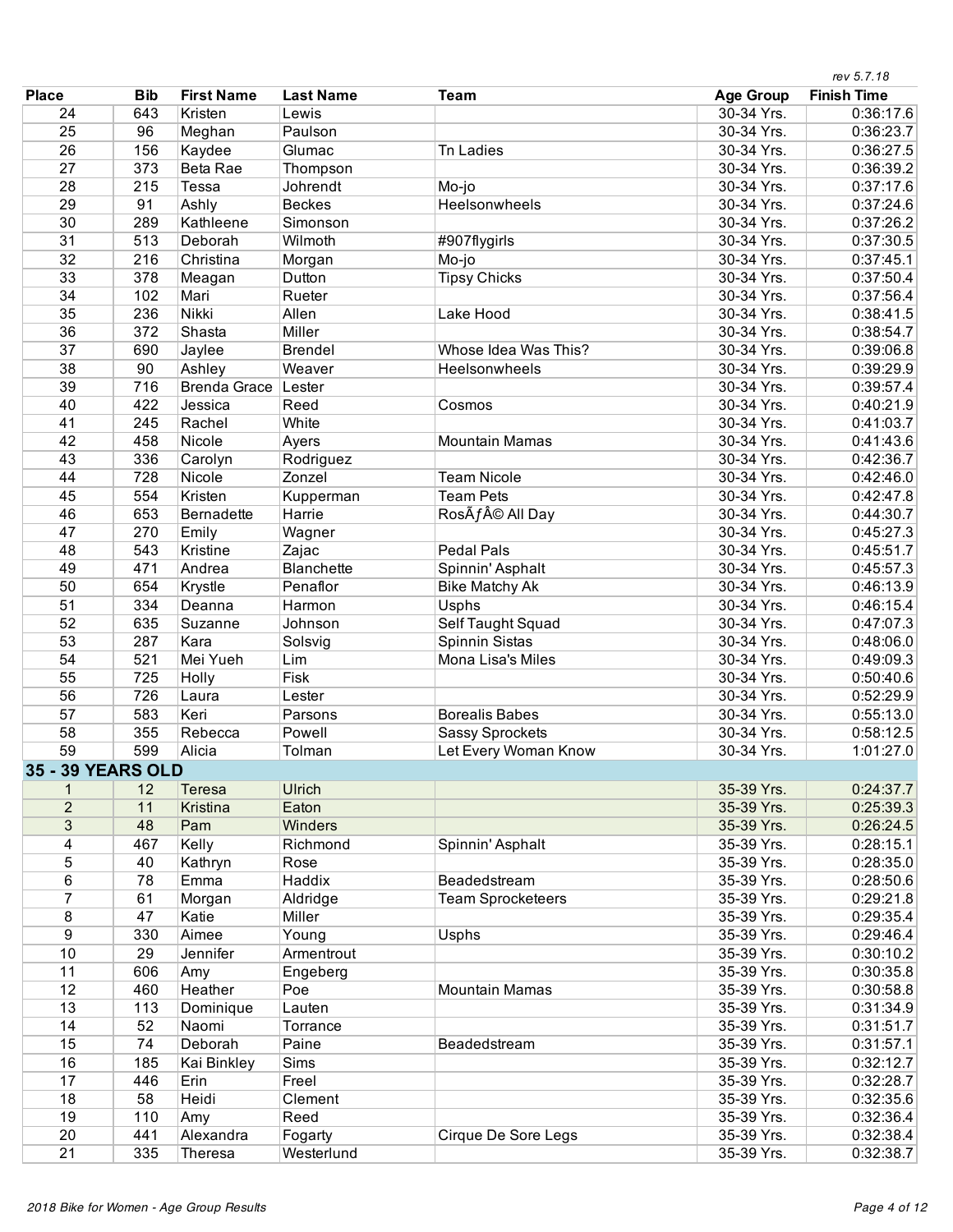|                          |            |                   |                  |                          |                  | rev 5.7.18         |
|--------------------------|------------|-------------------|------------------|--------------------------|------------------|--------------------|
| <b>Place</b>             | <b>Bib</b> | <b>First Name</b> | <b>Last Name</b> | <b>Team</b>              | <b>Age Group</b> | <b>Finish Time</b> |
| 22                       | 466        | Jessica           | Diab             | Spinnin' Asphalt         | 35-39 Yrs.       | 0:32:56.6          |
| 23                       | 278        | Kari              | Wiederkehr       | <b>Krazy Kittens</b>     | 35-39 Yrs.       | 0:33:14.8          |
| 24                       | 450        | Holly             | Willman          | <b>Www Bikers</b>        | 35-39 Yrs.       | 0:33:21.8          |
| 25                       | 328        | <b>Brittany</b>   | Keener           | Usphs                    | 35-39 Yrs.       | 0:33:31.3          |
| 26                       | 617        | Jennifer          | Smith            | Moms & Daughters         | 35-39 Yrs.       | 0:33:31.6          |
| 27                       | 699        | Michelle          | Moore            |                          | 35-39 Yrs.       | 0:33:56.5          |
| 28                       | 229        | Laura             | Kruger           | <b>Team Shazam</b>       | 35-39 Yrs.       | 0:34:10.1          |
| 29                       | 121        | Chelsea           | Sternicki        |                          | 35-39 Yrs.       | 0:34:10.8          |
| 30                       | 463        | Kimberly          | Osburn           | <b>Mountain Mamas</b>    | 35-39 Yrs.       | 0:34:22.7          |
| 31                       | 470        | Lauren            | Fair             | Spinnin' Asphalt         | 35-39 Yrs.       | 0:34:28.0          |
| 32                       | 247        | Krista            | Malevich         |                          | 35-39 Yrs.       | 0:34:48.3          |
| 33                       | 140        | Emily             | Long             |                          | 35-39 Yrs.       | 0:34:48.9          |
| 34                       | 339        | Alison            | Mccarrey         |                          | 35-39 Yrs.       | 0:36:16.9          |
| 35                       | 224        |                   | White            | <b>Team Shazam</b>       | 35-39 Yrs.       |                    |
|                          |            | <b>Brandi</b>     |                  |                          |                  | 0:36:22.8          |
| 36                       | 681        | Carrie            | Janowski         |                          | 35-39 Yrs.       | 0:36:23.2          |
| 37                       | 484        | Corie             | Stanley          | Spin Sistas              | 35-39 Yrs.       | 0:36:27.5          |
| 38                       | 333        | Sarah             | Shoffstall-cone  | Usphs                    | 35-39 Yrs.       | 0:36:38.0          |
| 39                       | 109        | Jennifer          | Gates            |                          | 35-39 Yrs.       | 0:37:05.5          |
| 40                       | 292        | Megan             | Carle            |                          | 35-39 Yrs.       | 0:37:31.7          |
| 41                       | 482        | Rennea            | Goff             |                          | 35-39 Yrs.       | 0:37:39.4          |
| 42                       | 130        | Jessy             | Hilliard         |                          | 35-39 Yrs.       | 0:37:46.9          |
| 43                       | 385        | <b>Bella</b>      | <b>Barrows</b>   |                          | 35-39 Yrs.       | 0:38:31.6          |
| 44                       | 332        | Ashley            | Schaber          | <b>Usphs</b>             | 35-39 Yrs.       | 0:39:08.9          |
| 45                       | 183        | Jessica           | Huey             | <b>First Timers</b>      | 35-39 Yrs.       | 0:40:19.2          |
| 46                       | 100        | Lu                | Gallego          |                          | 35-39 Yrs.       | 0:40:31.2          |
| 47                       | 459        | Allison           | Susel            | <b>Mountain Mamas</b>    | 35-39 Yrs.       | 0:40:34.3          |
| 48                       | 272        | Christina         | Eldridge         | Eldridge                 | 35-39 Yrs.       | 0:40:49.8          |
| 49                       | 680        | Cassie            | Ostrander        |                          | 35-39 Yrs.       | 0:40:52.1          |
| 50                       | 712        | Crystal           | Miller           |                          | 35-39 Yrs.       | 0:41:22.6          |
| 51                       | 734        | Kristi            | Duff             | Scrantonicity 2          | 35-39 Yrs.       | 0:41:42.0          |
| 52                       | 131        | Amanda            | Loy              |                          | 35-39 Yrs.       | 0:41:57.3          |
| 53                       | 392        | Amanda            | Dunlap           |                          | 35-39 Yrs.       | 0:42:41.5          |
| 54                       | 523        | Christy           | Hronkin          | <b>Mona Lisa's Miles</b> | 35-39 Yrs.       | 0:42:47.1          |
| 55                       | 342        | Sara              | <b>McCormick</b> |                          | 35-39 Yrs.       | 0:43:04.4          |
| 56                       | 700        | Gina              | Perry            |                          | 35-39 Yrs.       | 0:44:41.5          |
| 57                       | 279        | Kimberly          | Sledgister       |                          | 35-39 Yrs.       | 0:44:54.9          |
| 58                       | 101        | Elizabeth         |                  |                          | 35-39 Yrs.       | 0:45:40.4          |
| 59                       | 720        | Alison            | Morey<br>Cherry  | <b>Cherry Family</b>     | 35-39 Yrs.       | 0:47:03.4          |
| 60                       | 679        |                   |                  |                          |                  |                    |
|                          |            | Andria            | Payne            |                          | 35-39 Yrs.       | 0:47:21.6          |
| 61                       | 214        | Thea              | Paxton           | #teamgluten              | 35-39 Yrs.       | 0:47:59.3          |
| 62                       | 97         | Faye              | Fraze            | Tanya and Faye           | 35-39 Yrs.       | 0:48:45.6          |
| 63                       | 126        | Jessica           | Crisp            | <b>Team Uplift</b>       | 35-39 Yrs.       | 0:49:03.9          |
| 64                       | 770        | Faith             | Hewlett          | <b>Psycho Sisters</b>    | 35-39 Yrs.       | 0:49:55.6          |
| 65                       | 159        | Maggilyn          | Stadman          |                          | 35-39 Yrs.       | 0:51:38.4          |
| 66                       | 182        | Adrianna          | Griffith         | <b>First Timers</b>      | 35-39 Yrs.       | 0:53:08.3          |
| 67                       | 648        | Erin              | Korn             | The Korn Women           | 35-39 Yrs.       | 0:55:23.9          |
| 68                       | 692        | Dayna             | Rumfelt          |                          | 35-39 Yrs.       | 0:55:48.6          |
| 69                       | 469        | Elizabeth         | Ross             | Spinnin' Asphalt         | 35-39 Yrs.       | 1:02:33.5          |
| 70                       | 528        | Kate              | Bentley          |                          | 35-39 Yrs.       | 1:07:31.7          |
| 71                       | 231        | Katriina          | Timm             | <b>Spinning Finns</b>    | 35-39 Yrs.       | 1:09:17.8          |
| <b>40 - 44 YEARS OLD</b> |            |                   |                  |                          |                  |                    |
| 1                        | 17         | Amber             | <b>Stull</b>     |                          | 40-44 Yrs.       | 0:24:42.3          |
| $\overline{2}$           | 13         | Joleen            | White            |                          | 40-44 Yrs.       | 0:26:10.2          |
| 3                        | 359        | Katra             | Wedeking         |                          | 40-44 Yrs.       | 0:27:02.3          |
| 4                        | 23         | Joanne            | Allan            |                          | 40-44 Yrs.       | 0:27:25.0          |
| $\overline{5}$           | 5          | Jodi              | Mclaughlin       |                          | 40-44 Yrs.       | 0:27:27.8          |
|                          | 31         | Christine         | Flanum           |                          | 40-44 Yrs.       | 0:27:55.3          |
| 6                        |            |                   |                  |                          |                  |                    |
| $\overline{7}$           | 325        | Rebecca           | Buchanan         |                          | 40-44 Yrs.       | 0:28:13.2          |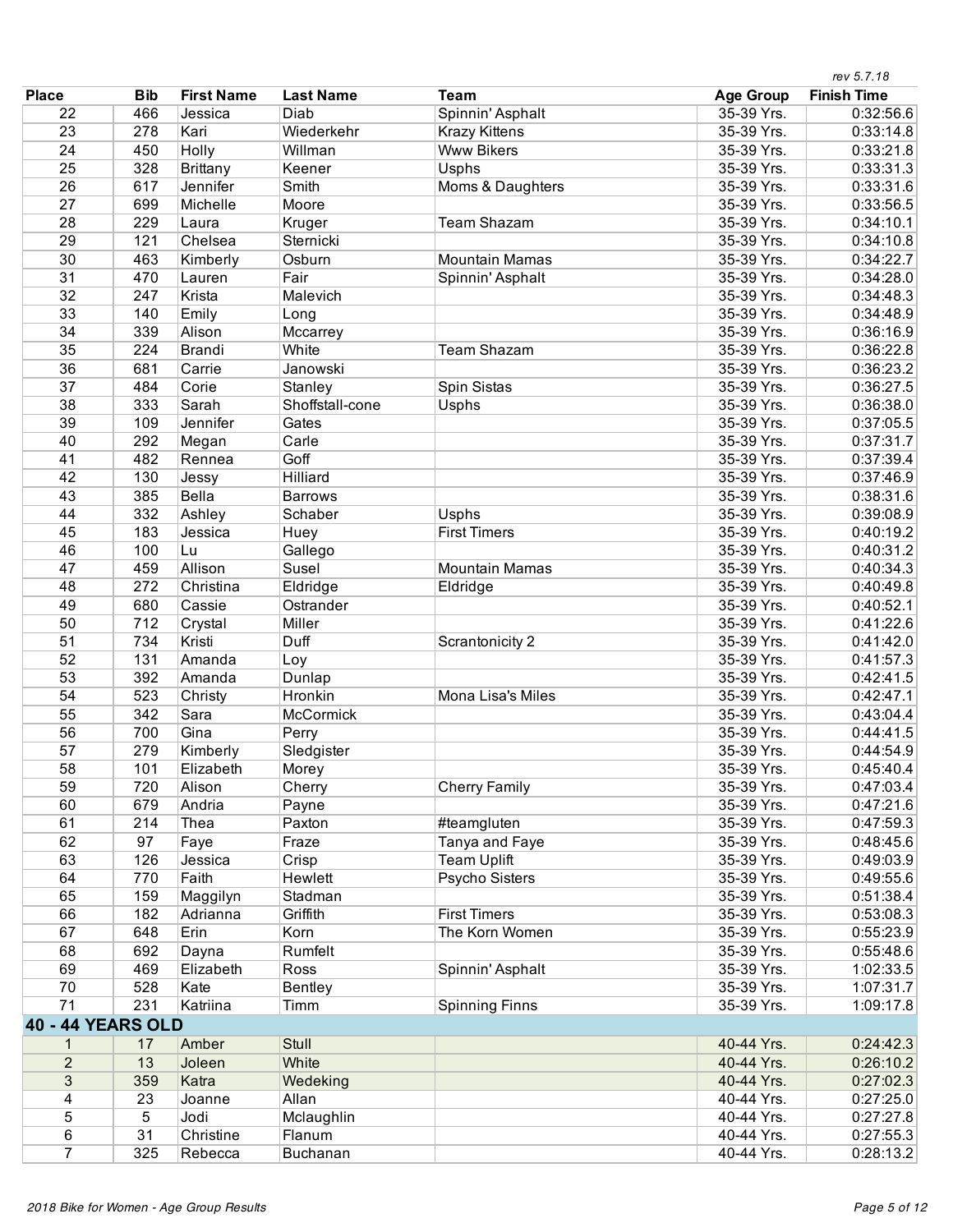|                 |            |                   |                  |                                  |                          | rev 5.7.18         |
|-----------------|------------|-------------------|------------------|----------------------------------|--------------------------|--------------------|
| <b>Place</b>    | <b>Bib</b> | <b>First Name</b> | <b>Last Name</b> | <b>Team</b>                      | <b>Age Group</b>         | <b>Finish Time</b> |
| 8               | 57         | Katy              | Nicholas         | <b>Crossfit Anchorage</b>        | 40-44 Yrs.               | 0:28:38.4          |
| $\overline{9}$  | 117        | Rebecca           | Noblin           |                                  | 40-44 Yrs.               | 0:29:33.2          |
| 10              | 79         | Natasha           | Graham           | Beadedstream                     | 40-44 Yrs.               | 0:29:46.1          |
| 11              | 201        | Nancy             | Spence           |                                  | 40-44 Yrs.               | 0:29:46.3          |
| 12              | 575        | Karissa           | Gries            | 907 Ak Shredders                 | 40-44 Yrs.               | 0:30:18.4          |
| 13              | 60         | Terri             | Lemons           |                                  | 40-44 Yrs.               | 0:30:40.5          |
| 14              | 128        | Elizabeth         | Calabro          |                                  | 40-44 Yrs.               | 0:30:46.9          |
| 15              | 81         | Jessica           | Nangle           | Beadedstream                     | 40-44 Yrs.               | 0:30:55.5          |
| 16              | 515        | Peggy             | Gonzalez         | <b>Gonzales Group</b>            | 40-44 Yrs.               | 0:31:29.9          |
| 17              | 347        | Paula             | Wright           | Ride On!                         | 40-44 Yrs.               | 0:32:08.3          |
| 18              | 297        | Mary Kay          | Sorich           | It's All Downhill From Here      | 40-44 Yrs.               | 0:32:17.1          |
| 19              | 147        | Shawna            | Arend            |                                  | 40-44 Yrs.               | 0:33:05.5          |
| 20              | 251        | Cathy             | Opinsky          | Permafrosties                    | 40-44 Yrs.               | 0:33:27.4          |
| $\overline{21}$ | 157        | Jennifer          | Deason           |                                  | 40-44 Yrs.               | 0:33:33.5          |
| $\overline{22}$ | 258        | Summer            | Cutting          | Cutting                          | 40-44 Yrs.               | 0:33:36.6          |
| 23              | 59         | <b>Brooke</b>     | Vanveckhoven     |                                  | 40-44 Yrs.               | 0:33:49.2          |
| $\overline{24}$ | 696        | Kristi            | Senden           |                                  | 40-44 Yrs.               | 0:34:16.2          |
| 25              | 597        | Kerry             | Clark            | <b>Alaska Dirt Divas</b>         | 40-44 Yrs.               | 0:34:32.9          |
| 26              | 685        | Jennifer          | Hardy            |                                  | 40-44 Yrs.               | 0:34:47.9          |
| 27              | 390        | Colleen           | Libbey           |                                  | 40-44 Yrs.               | 0:35:43.8          |
| 28              | 507        | Jennifer          | Doherty          | <b>High Octane</b>               | 40-44 Yrs.               | 0:35:49.6          |
| 29              | 368        | Tish              | Rossi            | <b>Alaska Colorectal Surgery</b> | 40-44 Yrs.               | 0:35:50.4          |
| 30              | 386        | Mitzi             | Pendleton        | <b>Team Scott</b>                | 40-44 Yrs.               | 0:35:55.8          |
| $\overline{31}$ | 146        | Sarah             | Lindsey          |                                  | 40-44 Yrs.               | 0:35:57.0          |
| 32              | 633        | Tana              | Stone            | Tana_Stone_And_Finley_Nasenbeny  | 40-44 Yrs.               | 0:36:15.9          |
| 33              | 116        | Lia               | Keller           | My Mom Rocks!                    | 40-44 Yrs.               | 0:36:32.7          |
| 34              | 324        | Margie            | Lytle            | <b>Wbc Bikers</b>                | 40-44 Yrs.               | 0:36:55.3          |
| 35              | 177        | Monique           | Jackson          | <b>First Timers</b>              | 40-44 Yrs.               | 0:36:59.1          |
| 36              | 184        | Jess              | Malone           | <b>First Timers</b>              | 40-44 Yrs.               | 0:37:25.3          |
| 37              | 668        | Leah              | Parks            |                                  | 40-44 Yrs.               | 0:37:26.6          |
| 38              | 249        | Rachel            | Hopkins          | Permafrosties                    | 40-44 Yrs.               | 0:37:26.7          |
| 39              | 614        | Geesnell          | Lim              | <b>Trailside Walkers</b>         | 40-44 Yrs.               | 0:37:42.3          |
| 40              | 304        | Kristen           | Bell             | It's All Downhill From Here      | 40-44 Yrs.               | 0:38:28.2          |
| 41              | 207        | Marta             | Mueller          | <b>Sweat Victory</b>             | 40-44 Yrs.               | 0:38:31.3          |
| 42              | 462        | Christine         | Cosby            | <b>Mountain Mamas</b>            | 40-44 Yrs.               | 0:38:37.8          |
| 43              | 150        | Lena              | Lawhead          |                                  | 40-44 Yrs.               | 0:38:53.9          |
| 44              | 391        | Becca             | Kleinschmidt     |                                  | 40-44 Yrs.               | 0:39:18.5          |
| 45              | 329        | Judy              | Thompson         | Usphs                            | 40-44 Yrs.               | 0:39:23.7          |
| 46              | 478        | Melanee           | Stiassny         | Stiassny                         | 40-44 Yrs.               | 0:39:28.2          |
| 47              | 408        | Aiza              | Rivera           |                                  | 40-44 Yrs.               | 0:39:35.3          |
| 48              | 285        | April             | Rabuck           |                                  | 40-44 Yrs.               | 0:40:01.7          |
| 49              | 151        | Maureen           | Van Wagner       |                                  | 40-44 Yrs.               | 0:40:11.8          |
| 50              | 143        | Alissa            | Engelby          |                                  | 40-44 Yrs.               | 0:40:20.8          |
| 51              | 461        | Shelley           | <b>Biss</b>      | <b>Mountain Mamas</b>            | 40-44 Yrs.               | 0:40:23.7          |
| 52              | 702        | Yeghsa            | Vartanian        |                                  | 40-44 Yrs.               | 0:41:07.7          |
| 53              | 424        | Calla             | Willett          |                                  | 40-44 Yrs.               | 0:41:52.5          |
| 54              | 748        | Lindsay           | Wood             | <b>Biking Babes</b>              | 40-44 Yrs.               | 0:42:34.1          |
| 55              | 520        | Tina              |                  | Mona Lisa's Miles                | 40-44 Yrs.               | 0:43:10.4          |
| 56              | 502        | Karina            | Lam              | <b>Team Salmon</b>               |                          |                    |
| 57              |            |                   | Rawhani<br>Bond  |                                  | 40-44 Yrs.<br>40-44 Yrs. | 0:43:53.0          |
|                 | 537        | Chrissy           |                  | Capable Crew                     |                          | 0:44:29.6          |
| 58              | 208        | Kristin           | Van Cleaf        | <b>Sweat Victory</b>             | 40-44 Yrs.               | 0:44:57.5          |
| 59              | 434        | Carrie            | Gray             | <b>Gray Girls</b>                | 40-44 Yrs.               | 0:45:17.4          |
| 60              | 538        | Stacie            | Packard          | Capable Crew                     | 40-44 Yrs.               | 0:45:22.9          |
| 61              | 496        | Amanda            | Rood             |                                  | 40-44 Yrs.               | 0:46:32.5          |
| 62              | 435        | Laura             | Sanfacon         | Bazinga!                         | 40-44 Yrs.               | 0:47:02.1          |
| 63              | 125        | Angie             | Schleyer         | <b>Team Uplift</b>               | 40-44 Yrs.               | 0:49:50.2          |
| 64              | 166        | Kellie            | Merrill          |                                  | 40-44 Yrs.               | 0:49:50.9          |
| 65              | 604        | Melissa           | Hardesty         | Let Every Woman Know             | 40-44 Yrs.               | 0:50:09.7          |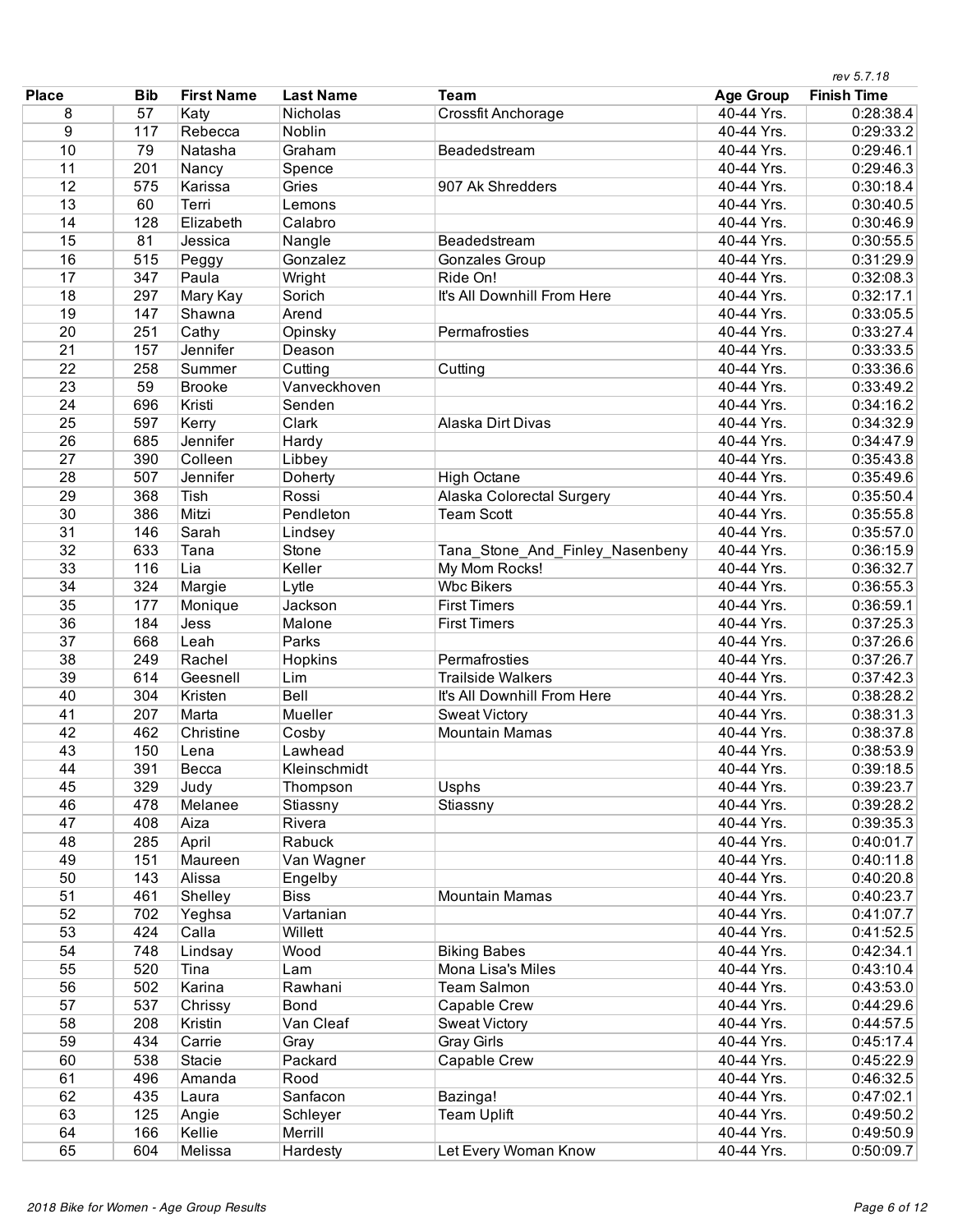|                          |                  |                   |                     |                             |                  | rev 5.7.18         |
|--------------------------|------------------|-------------------|---------------------|-----------------------------|------------------|--------------------|
| <b>Place</b>             | <b>Bib</b>       | <b>First Name</b> | <b>Last Name</b>    | <b>Team</b>                 | <b>Age Group</b> | <b>Finish Time</b> |
| 66                       | 727              | Cassey            | Bradley-leonardis   |                             | 40-44 Yrs.       | 0:52:11.3          |
| 67                       | 715              | Christina         | Scott               |                             | 40-44 Yrs.       | 0:52:19.7          |
| 68                       | 106              | Mayra             | Sanchez             |                             | 40-44 Yrs.       | 0:53:24.8          |
| 69                       | 711              | <b>Bobbi</b>      | Williams            |                             | 40-44 Yrs.       | 0:54:04.3          |
| 70                       | 609              | Tamara            | Von Gemmingen       |                             | 40-44 Yrs.       | 0:54:05.5          |
| 71                       | 517              | Heather           | Marshburn           | Mona Lisa's Miles           | 40-44 Yrs.       | 0:55:23.4          |
| $\overline{72}$          | 152              | Ryan              | Huckstep            |                             | 40-44 Yrs.       | 0:56:36.3          |
| 73                       | 268              | <b>Brandy</b>     | Galko               | Cisc 05g                    | 40-44 Yrs.       | 0:57:43.9          |
| 74                       | 235              | Dena              | Thomas              | Lake Hood                   | 40-44 Yrs.       | 0:57:44.8          |
| 75                       | 548              | Helen             | Bohn                | Perfect Cycles              | 40-44 Yrs.       | 0:57:51.5          |
| 76                       | 174              | Jennifer          | <b>Reich Haas</b>   | Teamj&j                     | 40-44 Yrs.       | 0:58:42.4          |
| 77                       | 179              | Michelle          | Reger               | <b>First Timers</b>         | 40-44 Yrs.       | 0:59:49.2          |
| 78                       | 518              | Jolene            | Mcdowell            | Mona Lisa's Miles           | 40-44 Yrs.       | 1:00:19.5          |
| 79                       | 402              | Jodi              | Harskamp            | Monkeyfaceballerinas        | 40-44 Yrs.       | 1:00:58.4          |
| 80                       | 499              | Megan             | Soule               |                             | 40-44 Yrs.       | 1:04:09.8          |
| 81                       | 751              | Tami              | Trotter             | <b>Trottin' Along</b>       | 40-44 Yrs.       | 1:05:12.6          |
| 82                       | 351              | Christina         | Taylor              | <b>Sassy Sprockets</b>      | 40-44 Yrs.       | 1:05:54.0          |
| 83                       | 277              | <b>Brandi</b>     | <b>Estes</b>        |                             | 40-44 Yrs.       | 1:07:29.8          |
| 84                       | 161              | Adele             | Fetter              | Fetter Group                | 40-44 Yrs.       | 1:10:28.4          |
| 85                       | 556              | Lydia             | Griffey             | <b>Team Pets</b>            | 40-44 Yrs.       | 1:43:29.6          |
| <b>45 - 49 YEARS OLD</b> |                  |                   |                     |                             |                  |                    |
| <b>OVERALL</b>           | 46               | Sheryl            | Mohwinkel           |                             | 45-49 Yrs.       | 0:24:31.8          |
| 1                        | 18               | <b>Stacey</b>     | Kolstad             |                             | 45-49 Yrs.       | 0:25:00.7          |
| $\overline{2}$           | 14               | Shannon           | <b>Titzel</b>       |                             | 45-49 Yrs.       | 0:25:52.3          |
| 3                        | $\boldsymbol{9}$ | Jenny             | Kimball             |                             | 45-49 Yrs.       | 0:26:53.2          |
| 4                        | $\overline{8}$   | Rose              | Garner              | Garner's                    | 45-49 Yrs.       | 0:26:59.1          |
| 5                        | 135              | Kelly             | <b>Driver</b>       |                             | 45-49 Yrs.       | 0:28:38.4          |
| 6                        | 252              | Liane             | Nagata              | Permafrosties               | 45-49 Yrs.       | 0:28:53.9          |
| 7                        | 42               | Jennifer          | Slaughter           |                             | 45-49 Yrs.       | 0:29:17.8          |
| 8                        | 69               | Jyll              | Green               | Ladies Of Book Club         | 45-49 Yrs.       | 0:29:59.2          |
| 9                        | 476              | <b>Heide</b>      | Provencher          |                             | 45-49 Yrs.       | 0:30:06.9          |
| 10                       | 665              | Michelle          | Schwenn             |                             | 45-49 Yrs.       | 0:30:13.3          |
| 11                       | 94               | Paola             | Banchero            |                             | 45-49 Yrs.       | 0:30:35.3          |
| 12                       | 243              | Jeanette          | Legenza             |                             | 45-49 Yrs.       | 0:31:18.2          |
| 13                       | 764              | Lori              | Guyer               | Psycho Sisters              | 45-49 Yrs.       | 0:31:29.4          |
| 14                       | 573              | Julie             | Austerman           | 907 Ak Shredders            | 45-49 Yrs.       | 0:31:32.4          |
| 15                       | 24               | Holly             | Krenz               |                             | 45-49 Yrs.       | 0:31:55.8          |
| 16                       | 294              | Suzanne           | Armentrout          | It's All Downhill From Here | 45-49 Yrs.       | 0:31:57.8          |
| 17                       | 95               | Johnna            | Kohl                |                             | 45-49 Yrs.       | 0:32:20.4          |
| 18                       | 21               | Lora              | Jorgensen           |                             | 45-49 Yrs.       | 0:32:27.1          |
| 19                       | 667              | Amy               | Klein               |                             | 45-49 Yrs.       | 0:32:31.9          |
| 20                       | 261              | Cheri             | Cubbison            |                             | 45-49 Yrs.       | 0:32:40.0          |
| 21                       | 220              | <b>Britta</b>     | Anderson            | Team Shazam                 | 45-49 Yrs.       | 0:33:01.4          |
| 22                       | 382              | Elisa             | Samuelson           | Anchorage Rowing            | 45-49 Yrs.       | 0:33:12.7          |
| 23                       | 464              | Claire            | Torbensen-armstrong | <b>Mountain Mamas</b>       | 45-49 Yrs.       | 0:33:20.9          |
| 24                       | 250              | Marlys            | Morton              | Permafrosties               | 45-49 Yrs.       | 0:33:30.6          |
| 25                       | 246              | Theresa           | Phillips            |                             | 45-49 Yrs.       | 0:33:55.0          |
| 26                       | 768              | Amy               | Brumbaugh           | Psycho Sisters              | 45-49 Yrs.       | 0:34:16.4          |
| 27                       | 314              | Katrina           | Garner              | Garner's                    | 45-49 Yrs.       | 0:34:21.8          |
| 28                       | 381              | Jessica           | Willis              | Anchorage Rowing            | 45-49 Yrs.       | 0:34:44.0          |
| 29                       | 759              | Shannon           | Oliver              |                             | 45-49 Yrs.       | 0:35:00.0          |
| 30                       | 698              | Jennifer          | Kueter              |                             | 45-49 Yrs.       | 0:35:11.7          |
| 31                       | 540              | Angela            | Stewart             | Capable Crew                | 45-49 Yrs.       | 0:35:39.4          |
| 32                       | 383              | Marietta          | Hall                | Anchorage Rowing            | 45-49 Yrs.       | 0:35:41.7          |
| 33                       | 739              | Dayle             | Kodama              | Spin Gladiators             | 45-49 Yrs.       | 0:36:48.8          |
| 34                       | 313              | Sami              | Glascott            | Garner's                    | 45-49 Yrs.       | 0:37:03.3          |
| 35                       | 210              | Melinda           | Rathkopf            | 3m                          | 45-49 Yrs.       | 0:38:16.8          |
| 36                       | 737              | Alicia            | Vernon              | Spin Gladiators             | 45-49 Yrs.       | 0:38:28.7          |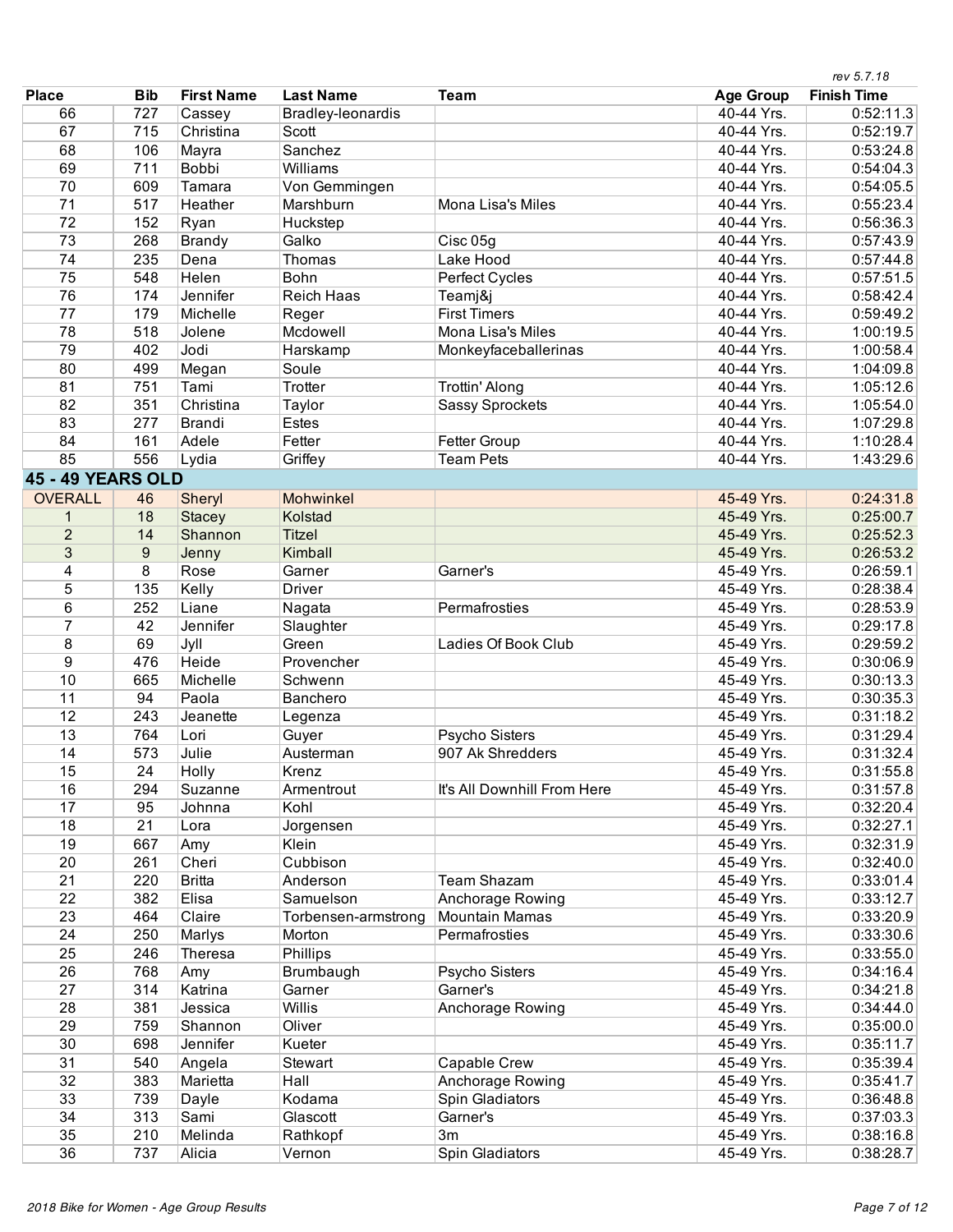|                          |            |                   |                  |                             |                  | rev 5.7.18         |
|--------------------------|------------|-------------------|------------------|-----------------------------|------------------|--------------------|
| <b>Place</b>             | <b>Bib</b> | <b>First Name</b> | <b>Last Name</b> | <b>Team</b>                 | <b>Age Group</b> | <b>Finish Time</b> |
| 37                       | 663        | Heather           | Sutherlin        | Uglydog                     | 45-49 Yrs.       | 0:38:35.9          |
| 38                       | 340        | Melanie           | Vandehey         |                             | 45-49 Yrs.       | 0:39:02.6          |
| 39                       | 133        | Jinny             | Cooper           |                             | 45-49 Yrs.       | 0:40:02.7          |
| 40                       | 266        | Nichole           | Gifford          | Cisc 05g                    | 45-49 Yrs.       | 0:40:15.9          |
| 41                       | 417        | Tawni             | Eubank           | Dosbanks                    | 45-49 Yrs.       | 0:40:46.1          |
| 42                       | 323        | Liane             | Ryan             | <b>Wbc Bikers</b>           | 45-49 Yrs.       | 0:41:09.1          |
| 43                       | 510        | Lisa              | Pekich           | <b>High Octane</b>          | 45-49 Yrs.       | 0:41:09.2          |
| 44                       | 360        | Yvonne            | Oren             | <b>Team Sprocketeers</b>    | 45-49 Yrs.       | 0:41:13.0          |
| 45                       | 766        | Tracey            | Keaton           | <b>Psycho Sisters</b>       | 45-49 Yrs.       | 0:42:00.9          |
| 46                       | 710        | Erika             | Bennett          | <b>Bennett Biking Babes</b> | 45-49 Yrs.       | 0:42:50.4          |
| 47                       | 148        | Arianna           | Humphrey         | Die Lards                   | 45-49 Yrs.       | 0:43:40.1          |
| 48                       | 736        | Keri              | Aldous           |                             | 45-49 Yrs.       | 0:44:52.9          |
| 49                       | 610        | Anna              | <b>Bryant</b>    |                             | 45-49 Yrs.       | 0:46:52.0          |
| 50                       | 489        | Michelle          | Bernstine        | Spin Sistas                 | 45-49 Yrs.       | 0:46:56.7          |
| 51                       | 697        | Judi              | Westfall         |                             | 45-49 Yrs.       | 0:47:17.0          |
| 52                       | 453        | Susana            | Widmar           |                             | 45-49 Yrs.       | 0:47:29.7          |
| 53                       | 565        | Laura             | Mclaughlin       | Kristina's Biking Buddies   | 45-49 Yrs.       | 0:47:32.1          |
| 54                       | 504        | Yulia             | Baumgartner      | <b>Team Salmon</b>          | 45-49 Yrs.       | 0:47:43.4          |
| 55                       | 420        | Lisa              | Murrell          | <b>Alder Babes</b>          | 45-49 Yrs.       | 0:47:46.2          |
| 56                       | 269        | Lydia             | Frankenburger    |                             | 45-49 Yrs.       | 0:47:47.3          |
| 57                       | 501        | Zaynab            | Falconer         | <b>Team Salmon</b>          | 45-49 Yrs.       | 0:48:15.6          |
| 58                       | 522        | Sarah             | Remaklus         | Mona Lisa's Miles           | 45-49 Yrs.       | 0:49:24.4          |
| 59                       | 209        | Marie             | Westphal         | 3m                          | 45-49 Yrs.       | 0:49:27.9          |
| 60                       | 418        | Shannon           | Dosko            | Dosbanks                    | 45-49 Yrs.       | 0:49:37.3          |
| 61                       | 536        | Renae             | Sather           | Capable Crew                | 45-49 Yrs.       | 0:49:59.9          |
| 62                       | 365        | Kerrie            | <b>Bossard</b>   | Alaska Colorectal Surgery   | 45-49 Yrs.       | 0:52:29.9          |
| 63                       | 724        | Sarah             | Taygan           | <b>Taygan Girls</b>         | 45-49 Yrs.       | 0:53:59.0          |
| 64                       | 550        | <b>Barbara</b>    | Adams            | Perfect Cycles              | 45-49 Yrs.       | 0:54:06.0          |
| 65                       | 123        | Kate              | Abbott           | <b>Team Sloth</b>           | 45-49 Yrs.       | 0:55:11.9          |
| 66                       | 621        | Julie             | Witmer           | <b>Pedaling Pandas</b>      | 45-49 Yrs.       | 0:57:55.6          |
| 67                       | 120        | Linda             | Smith            | Smith                       | 45-49 Yrs.       | 0:58:10.0          |
| 68                       | 239        | Kimberly          | Chaitoff         | Lake Hood                   | 45-49 Yrs.       | 1:00:29.5          |
| 69                       | 487        | Lynne             | Farrington       | Spin Sistas                 | 45-49 Yrs.       | 1:00:55.9          |
| 70                       | 400        | Maria             | Klein            | Monkeyfaceballerinas        | 45-49 Yrs.       | 1:01:40.3          |
| 71                       | 762        | Wendy             | Moe              |                             | 45-49 Yrs.       | 1:03:30.1          |
| 72                       | 695        | Laurie            | Montano          | <b>Trails End Team</b>      | 45-49 Yrs.       | 1:04:31.3          |
| <b>50 - 54 YEARS OLD</b> |            |                   |                  |                             |                  |                    |
| 1                        | 3          | <b>Dianne</b>     | Prince           |                             | 50-54 Yrs.       | 0:27:46.9          |
| $\overline{2}$           | 129        | Cyndi             | Addington        | <b>Team CPR</b>             | 50-54 Yrs.       | 0:27:54.7          |
| 3                        | 71         | Tanya             | <b>Kirk</b>      | <b>Ladies Of Book Club</b>  | 50-54 Yrs.       | 0:29:12.3          |
| 4                        | 32         | <b>Stacy</b>      | Steinberg        |                             | 50-54 Yrs.       | 0:30:04.0          |
| $\overline{5}$           | 43         | Janus             | Reyes            |                             | 50-54 Yrs.       | 0:30:39.8          |
| 6                        | 293        | Heather           | Dekalb           |                             | 50-54 Yrs.       | 0:30:51.4          |
| $\overline{7}$           | 389        | Echo              | Mcdonald         | <b>Team Scott</b>           | 50-54 Yrs.       | 0:30:59.3          |
| 8                        | 423        | Pam               | Tittle           |                             | 50-54 Yrs.       | 0:31:01.7          |
| $\overline{9}$           | 219        | Bronwyn           | Haynes           | <b>Team Shazam</b>          | 50-54 Yrs.       | 0:31:32.3          |
| 10                       | 387        | Dianna            | Clemetson        | <b>Team Scott</b>           | 50-54 Yrs.       | 0:31:37.3          |
| 11                       | 532        | Michelle          | Richards         |                             | 50-54 Yrs.       | 0:31:46.9          |
| 12                       | 625        | Cindy             | Freistone        | <b>Fiesty Freistones</b>    | 50-54 Yrs.       | 0:32:08.8          |
| 13                       | 321        | Kelly             | Parsons          | <b>Wbc Bikers</b>           | 50-54 Yrs.       | 0:32:32.2          |
| 14                       | 308        | Mo                | Miller           | <b>Hockey Divas</b>         | 50-54 Yrs.       | 0:32:53.9          |
| 15                       | 677        | Nadine            | Price            |                             | 50-54 Yrs.       | 0:32:58.1          |
| 16                       | 86         | Laura             | Foster           | Beadedstream                | 50-54 Yrs.       | 0:33:16.3          |
| 17                       | 204        | Joelle            | Hall             | <b>Cadence Queens</b>       | 50-54 Yrs.       | 0:33:25.6          |
| 18                       | 753        | Julie             | Saddoris         |                             | 50-54 Yrs.       | 0:33:45.0          |
| 19                       | 286        | Dora              | Krenzelok        |                             | 50-54 Yrs.       | 0:34:00.3          |
| 20                       | 530        | Laura             | Harris           | Carbon Based Life Forms     | 50-54 Yrs.       | 0:34:23.1          |
| 21                       | 598        |                   | <b>Sellers</b>   | Let Every Woman Know        | 50-54 Yrs.       | 0:34:29.0          |
|                          |            | Teresa            |                  |                             |                  |                    |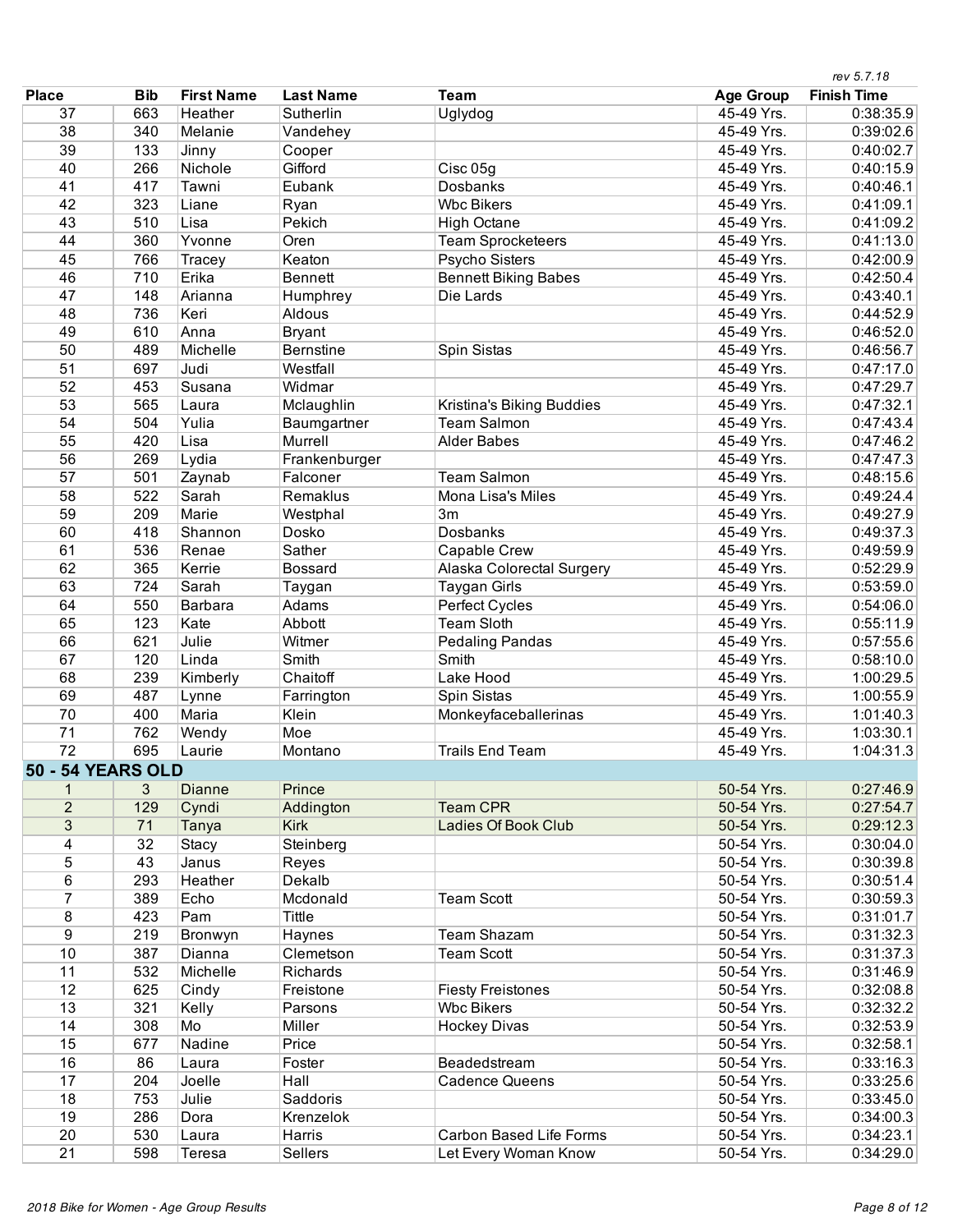|                          |                |                   |                  |                             |                  | rev 5.7.18         |
|--------------------------|----------------|-------------------|------------------|-----------------------------|------------------|--------------------|
| <b>Place</b>             | <b>Bib</b>     | <b>First Name</b> | <b>Last Name</b> | <b>Team</b>                 | <b>Age Group</b> | <b>Finish Time</b> |
| 22                       | 593            | Michele           | Murphy           | Alaska Dirt Divas           | 50-54 Yrs.       | 0:34:32.5          |
| 23                       | 227            | Traci             | <b>Bradford</b>  | <b>Team Shazam</b>          | 50-54 Yrs.       | 0:34:46.7          |
| 24                       | 682            | Elene             | Cole             |                             | 50-54 Yrs.       | 0:34:55.9          |
| 25                       | 288            | Sasha             | Prewitt          |                             | 50-54 Yrs.       | 0:35:43.5          |
| 26                       | 474            | Linda             | Remaley          |                             | 50-54 Yrs.       | 0:36:05.0          |
| 27                       | 56             | Sherrille         | Van Horn         | Dragonfly Gals              | 50-54 Yrs.       | 0:36:06.0          |
| 28                       | 534            | Helen             | Carroll          |                             | 50-54 Yrs.       | 0:36:28.1          |
| 29                       | 578            | Nancy             | Kragt            | 907 Ak Shredders            | 50-54 Yrs.       | 0:36:36.8          |
| 30                       | 262            | Diane             | <b>Brewer</b>    |                             | 50-54 Yrs.       | 0:36:50.3          |
| 31                       | 596            | Diana             | Radoff           | Alaska Dirt Divas           | 50-54 Yrs.       | 0:37:18.2          |
| 32                       | 687            | Carmen            | Reese            |                             | 50-54 Yrs.       | 0:37:22.2          |
| 33                       | 225            | Lorelei           | Hass             | <b>Team Shazam</b>          | 50-54 Yrs.       | 0:37:44.2          |
| 34                       | 729            | Cara              | Leckwold         |                             | 50-54 Yrs.       | 0:38:10.0          |
| 35                       | 137            | Laura             | Potter           |                             | 50-54 Yrs.       | 0:38:15.2          |
| 36                       | 295            | Christina         | Young            | It's All Downhill From Here | 50-54 Yrs.       | 0:38:17.5          |
| 37                       | 104            | Catherine         | Coon             |                             | 50-54 Yrs.       | 0:38:20.1          |
| 38                       | 436            | Melissa           | Holder           |                             | 50-54 Yrs.       | 0:38:22.0          |
| 39                       | 512            | Lorna             | Collins          | #907flygirls                | 50-54 Yrs.       | 0:38:24.9          |
| 40                       | 544            | Mary              | Eckardt          | <b>Pedal Pals</b>           | 50-54 Yrs.       | 0:39:06.9          |
| 41                       | 83             | Katerina          | Wessels          | Beadedstream                | 50-54 Yrs.       | 0:39:08.2          |
| 42                       | 364            | Michelle          | Fritz            | Alaska Colorectal Surgery   | 50-54 Yrs.       | 0:39:11.0          |
| 43                       | 105            | Caye              | Moberg           |                             | 50-54 Yrs.       | 0:39:19.2          |
| 44                       | 164            | Angie             | Jensen           |                             | 50-54 Yrs.       | 0:39:25.9          |
| 45                       | 377            | Kris              | Kile             |                             | 50-54 Yrs.       | 0:39:29.2          |
| 46                       | 508            | Sherri            | Roberds          | <b>High Octane</b>          | 50-54 Yrs.       | 0:39:35.0          |
| 47                       | 68             | Kari              | Brookover        | Pajk                        | 50-54 Yrs.       | 0:40:19.6          |
| 48                       | 361            | Lauri             | Lingafelt        | <b>Team Sprocketeers</b>    | 50-54 Yrs.       | 0:40:23.6          |
| 49                       | 429            | Joann             | Mitchell         | Spin & Bear It!             | 50-54 Yrs.       | 0:40:51.2          |
| 50                       | 718            | Rebecca           | <b>Musick</b>    | <b>Musickal Rides</b>       | 50-54 Yrs.       | 0:41:28.8          |
| 51                       | 684            | Kimberly          | <b>Booth</b>     | Potter Hill Mama's          | 50-54 Yrs.       | 0:41:54.6          |
| 52                       | 154            | Lisa              | Saperstein       | Lasap                       | 50-54 Yrs.       | 0:42:54.0          |
| 53                       | 149            | <b>Beth</b>       | Kutyba           | Die Lards                   | 50-54 Yrs.       | 0:43:17.6          |
| 54                       | 595            | Jo-ann            | Chung            | Alaska Dirt Divas           | 50-54 Yrs.       | 0:43:23.2          |
| 55                       | 320            | <b>Stacey</b>     | Stewart          | <b>Wbc Bikers</b>           | 50-54 Yrs.       | 0:43:48.4          |
| 56                       | 546            | Wendy             | Wiltfong         | Perfect Cycles              | 50-54 Yrs.       | 0:44:09.0          |
| 57                       | 509            | Sioux-z           | Marshall         | <b>High Octane</b>          | 50-54 Yrs.       | 0:44:09.3          |
| 58                       | 524            | Denise            | Wright           | Mona Lisa's Miles           | 50-54 Yrs.       | 0:44:18.1          |
| 59                       | 379            | Janet             | Curran           | Anchorage Rowing            | 50-54 Yrs.       | 0:45:16.4          |
| 60                       | 241            | Eileen            | Toso             | Lake Hood                   | 50-54 Yrs.       | 0:45:38.0          |
| 61                       | 198            | Jennifer          | Barsalou         | The Girlfriends             | 50-54 Yrs.       | 0:46:14.2          |
| 62                       | 299            | Ruth              | Kroona           | It's All Downhill From Here | 50-54 Yrs.       | 0:47:52.4          |
| 63                       | 189            | Stephanie         | Purcell-reynolds |                             | 50-54 Yrs.       | 0:47:56.4          |
| 64                       | 767            | Sherry            | Grider           | <b>Psycho Sisters</b>       | 50-54 Yrs.       | 0:48:38.3          |
| 65                       | 683            | Starla            | Drenon           | Potter Hill Mama's          | 50-54 Yrs.       | 0:48:48.5          |
| 66                       | 771            | Erin              | Knotek           |                             | 50-54 Yrs.       | 0:52:18.3          |
| 67                       | 431            | Jennifer          | Carpenter        | Mom&me                      | 50-54 Yrs.       | 0:53:43.7          |
| 68                       | 283            | Darbe             | Lopez            | <b>Cycle Paths</b>          | 50-54 Yrs.       | 0:54:04.3          |
| 69                       | 301            | Diane             | Decker           | It's All Downhill From Here | 50-54 Yrs.       | 0:58:40.8          |
| 70                       | 651            | Maryann           | Kniffen          |                             | 50-54 Yrs.       | 0:59:05.5          |
| 71                       | 141            | Mary              | Janis            | <b>Ak Chicks</b>            | 50-54 Yrs.       | 1:04:46.1          |
| <b>55 - 59 YEARS OLD</b> |                |                   |                  |                             |                  |                    |
| <b>OVERALL</b>           | 20             | Sheryl            | Loan             |                             | 55-59 Yrs.       | 0:23:43.5          |
| 1                        | $\overline{2}$ | Lynn              | Kent             | Beadedstream                | 55-59 Yrs.       | 0:27:10.3          |
| $\overline{2}$           | 483            | Janet             | Mamikunian       |                             | 55-59 Yrs.       | 0:29:04.6          |
| 3                        | 114            | Karen             | Morrison         |                             | 55-59 Yrs.       | 0:29:46.2          |
| 4                        | 568            | Mona              | <b>Bremont</b>   |                             | 55-59 Yrs.       | 0:29:49.9          |
| 5                        | 630            | Joanna            | Reast            | <b>Team Reast</b>           | 55-59 Yrs.       | 0:30:43.2          |
| 6                        | 345            | Joan              | Egeland          | <b>Church Ladies</b>        | 55-59 Yrs.       | 0:31:18.7          |
|                          |                |                   |                  |                             |                  |                    |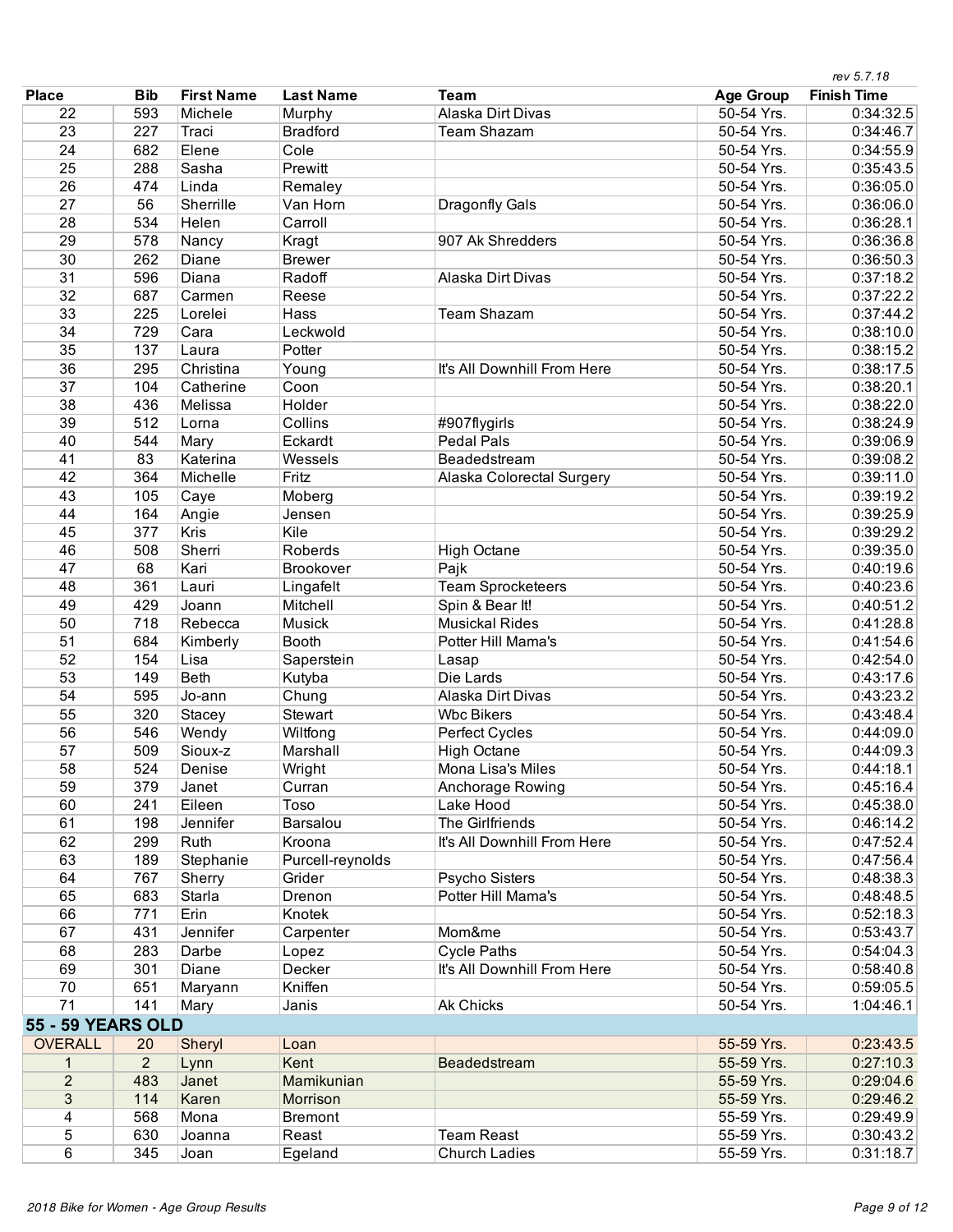|                          |            |                   |                  |                             |                  | rev 5.7.18         |
|--------------------------|------------|-------------------|------------------|-----------------------------|------------------|--------------------|
| <b>Place</b>             | <b>Bib</b> | <b>First Name</b> | <b>Last Name</b> | <b>Team</b>                 | <b>Age Group</b> | <b>Finish Time</b> |
| 7                        | 41         | Robin             | Cope             |                             | 55-59 Yrs.       | 0:31:24.5          |
| 8                        | 228        | Mary              | Krysinski        | <b>Team Shazam</b>          | 55-59 Yrs.       | 0:31:38.6          |
| 9                        | 346        | Rose              | Lahti            | <b>Church Ladies</b>        | 55-59 Yrs.       | 0:31:57.7          |
| 10                       | 93         | Jackie            | Cason            |                             | 55-59 Yrs.       | 0:32:25.1          |
| 11                       | 65         | Kathy             | Seybert          | Pajk                        | 55-59 Yrs.       | 0:32:37.9          |
| 12                       | 300        | Claire            | Coppel           | It's All Downhill From Here | 55-59 Yrs.       | 0:32:39.9          |
| 13                       | 405        | Kari              | Dupree           | <b>Hippy Chicks</b>         | 55-59 Yrs.       | 0:32:55.2          |
| 14                       | 427        | Cindi             | Pannone          | Spin & Bear It!             | 55-59 Yrs.       | 0:33:22.9          |
| 15                       | 203        | Martha            | Robinson         | <b>Cadence Queens</b>       | 55-59 Yrs.       | 0:33:44.0          |
| 16                       | 118        | Joan              | Darnell          |                             | 55-59 Yrs.       | 0:33:44.4          |
| 17                       | 248        | Tricia            | Perkins          | Permafrosties               | 55-59 Yrs.       | 0:34:14.4          |
| 18                       | 226        | Megan             | Perkins-norgaard | <b>Team Shazam</b>          | 55-59 Yrs.       | 0:34:52.0          |
| 19                       | 186        | Lisa              | Land             | Fit2win                     | 55-59 Yrs.       | 0:35:50.4          |
| 20                       | 362        | Jane              | <b>Adkins</b>    | <b>Team Sprocketeers</b>    | 55-59 Yrs.       | 0:36:33.2          |
| 21                       | 388        | Toni              | Swearingen       | <b>Team Scott</b>           | 55-59 Yrs.       | 0:36:36.9          |
| 22                       | 273        | Diane             | Loopstra         |                             | 55-59 Yrs.       | 0:36:53.4          |
| 23                       | 500        | Kathleen          | Judy             |                             | 55-59 Yrs.       | 0:37:08.8          |
| 24                       | 703        | Charla            | Lee              |                             | 55-59 Yrs.       | 0:37:18.0          |
| 25                       | 344        | Lynda             | Montague         | <b>Church Ladies</b>        | 55-59 Yrs.       | 0:37:28.6          |
| 26                       | 284        | Kathy             | Keck             | <b>Cycle Paths</b>          | 55-59 Yrs.       | 0:37:33.9          |
| 27                       | 188        | Laura             | <b>Burzinski</b> | Fit <sub>2</sub> win        | 55-59 Yrs.       | 0:37:58.9          |
| 28                       | 403        | Phillipia         | Holness          |                             | 55-59 Yrs.       | 0:38:15.4          |
| 29                       | 627        | Mary              | Hacker           |                             | 55-59 Yrs.       | 0:38:21.8          |
| 30                       | 256        | Charlotte         | Felde            |                             | 55-59 Yrs.       | 0:39:11.1          |
| 31                       | 211        | Maureen           | Haggblom         | 3m                          | 55-59 Yrs.       | 0:39:17.4          |
| 32                       | 281        | Gail              | Hoefler          | <b>Cycle Paths</b>          | 55-59 Yrs.       | 0:40:52.6          |
| 33                       | 615        | Mindy             | Baum             | <b>Trailside Walkers</b>    | 55-59 Yrs.       | 0:42:13.9          |
| 34                       | 153        | Karen             | La May           | Lasap                       | 55-59 Yrs.       | 0:42:53.7          |
| 35                       | 406        | Cathi             | Russell          | <b>Hippy Chicks</b>         | 55-59 Yrs.       | 0:43:07.1          |
| 36                       | 475        | Cheri             | Goodman          |                             | 55-59 Yrs.       | 0:43:41.6          |
| 37                       | 640        | Sharon            | Holland          |                             | 55-59 Yrs.       | 0:44:03.3          |
| 38                       | 526        | Deborah           | Warner           | <b>Toddladies</b>           | 55-59 Yrs.       | 0:46:16.6          |
| 39                       | 581        | Carol Ann         | Willard          | <b>Borealis Babes</b>       | 55-59 Yrs.       | 0:46:36.9          |
| 40                       | 560        | Kristine          | Kincaid          | Kristina's Biking Buddies   | 55-59 Yrs.       | 0:46:41.0          |
| 41                       | 282        | Jolene            | Hotho            | <b>Cycle Paths</b>          | 55-59 Yrs.       | 0:48:44.7          |
| 42                       | 588        | Karin             | Chapman          | <b>WOW</b>                  | 55-59 Yrs.       | 0:52:22.4          |
| 43                       | 394        | Lynn              | Aleshire         |                             | 55-59 Yrs.       | 0:53:46.1          |
| 44                       | 582        | Cindi             | Parsons          | <b>Borealis Babes</b>       | 55-59 Yrs.       | 0:55:59.3          |
| 45                       | 486        | Jerri             | Leonard          | Spin Sistas                 | 55-59 Yrs.       | 0:57:56.0          |
| 46                       | 454        | Carla             | Eisberg          | Cccriders                   | 55-59 Yrs.       | 0:59:05.3          |
| 47                       | 491        | Kimberly          | <b>Shields</b>   | Spin Sistas                 | 55-59 Yrs.       | 0:59:06.8          |
| 48                       | 193        | Dawn              | <b>Brayfield</b> |                             | 55-59 Yrs.       | 1:01:06.5          |
| 49                       | 327        | Barbara           | Kagerer          | Kristina's Biking Buddies   | 55-59 Yrs.       | 1:02:48.1          |
| 50                       | 291        | Cathy             | Llaneza          |                             | 55-59 Yrs.       | 1:05:49.6          |
| <b>60 - 64 YEARS OLD</b> |            |                   |                  |                             |                  |                    |
| 1                        | 27         | <b>Trish</b>      | <b>Jenkins</b>   |                             | 60-64 Yrs.       | 0:28:21.8          |
| $\overline{2}$           | 26         | Suzanne           | <b>Dvorak</b>    |                             | 60-64 Yrs.       | 0:30:21.7          |
| 3                        | 33         | Andrea            | Tesch            |                             | 60-64 Yrs.       | 0:31:35.6          |
| 4                        | 30         | Cindy             | Cooper           |                             | 60-64 Yrs.       | 0:31:52.7          |
| 5                        | 307        | Mary              | Cox              | <b>Hockey Divas</b>         | 60-64 Yrs.       | 0:32:33.2          |
| 6                        | 77         | Debra             | Kinn             | Beadedstream                | 60-64 Yrs.       | 0:32:33.3          |
| $\overline{7}$           | 54         | Cynthia           | Hendel           |                             | 60-64 Yrs.       | 0:32:49.4          |
| 8                        | 592        | Maggi             | Arend            | Alaska Dirt Divas           | 60-64 Yrs.       | 0:34:03.4          |
| 9                        | 264        | Kerry             | Reardon          |                             | 60-64 Yrs.       | 0:34:13.4          |
| 10                       | 310        | Mary              | Duhoux           |                             | 60-64 Yrs.       | 0:35:19.0          |
| 11                       | 136        | Janet             | Jacob            |                             | 60-64 Yrs.       | 0:35:25.4          |
| 12                       | 190        | Claudette         | Yesmant          |                             | 60-64 Yrs.       | 0:35:57.1          |
| 13                       | 761        | Cheri             | Jernstrom        |                             | 60-64 Yrs.       | 0:36:07.6          |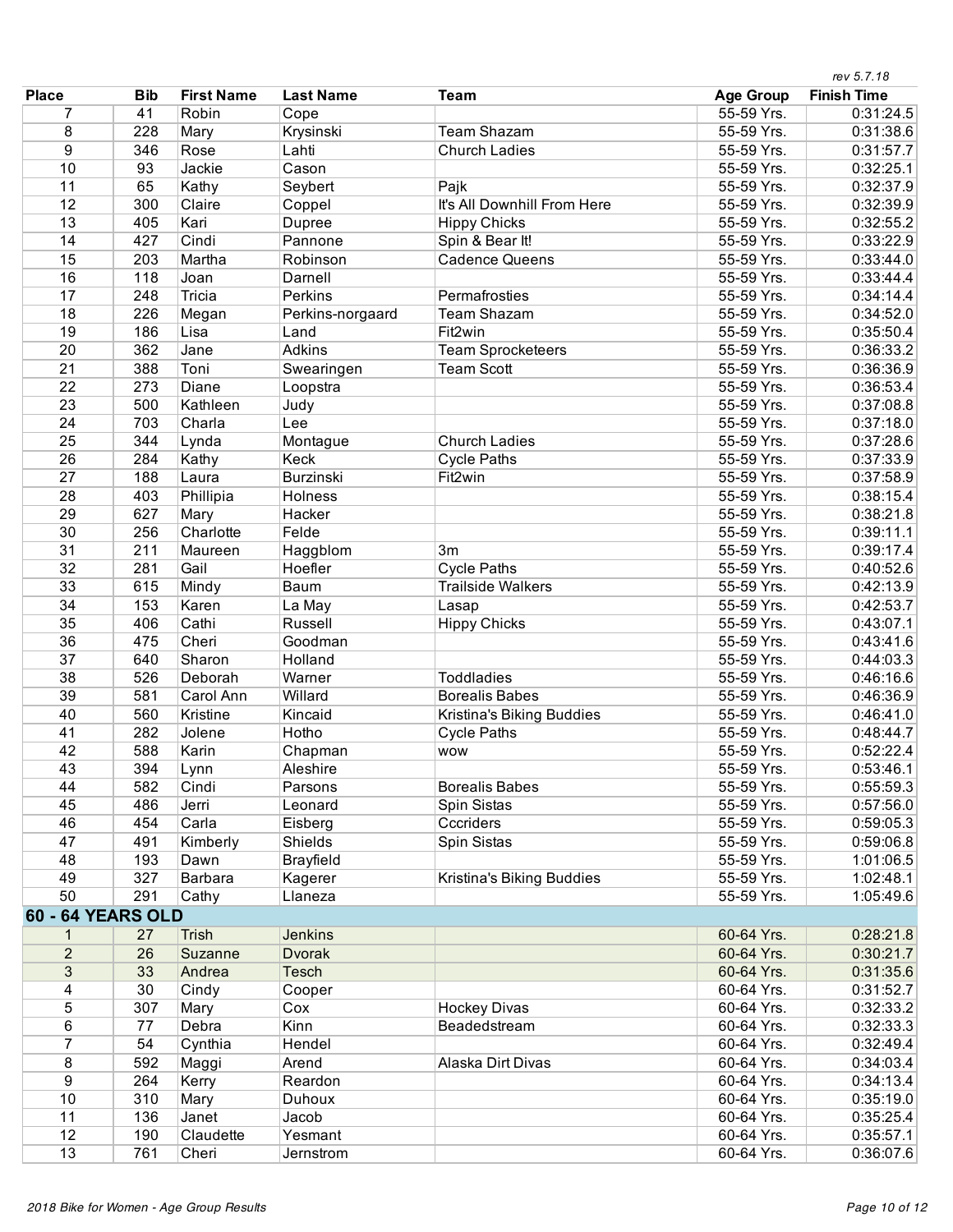|                          |            |                   |                          |                             |                          | rev 5.7.18         |
|--------------------------|------------|-------------------|--------------------------|-----------------------------|--------------------------|--------------------|
| <b>Place</b>             | <b>Bib</b> | <b>First Name</b> | <b>Last Name</b>         | <b>Team</b>                 | <b>Age Group</b>         | <b>Finish Time</b> |
| 14                       | 38         | Gloria            | Reyes                    |                             | 60-64 Yrs.               | 0:36:35.4          |
| 15                       | 144        | Sandra            | Lee                      |                             | 60-64 Yrs.               | 0:37:23.3          |
| 16                       | 242        | Rhonda            | Dunlap                   |                             | 60-64 Yrs.               | 0:37:40.7          |
| 17                       | 218        | Diane             | Firmani                  |                             | 60-64 Yrs.               | 0:37:48.5          |
| 18                       | 75         | Sue               | Parry                    | Beadedstream                | 60-64 Yrs.               | 0:37:48.8          |
| 19                       | 445        | Celia             | Rozen                    |                             | 60-64 Yrs.               | 0:38:15.2          |
| 20                       | 612        | Jeanne            | Molitor                  | <b>Trailside Walkers</b>    | 60-64 Yrs.               | 0:38:29.5          |
| $\overline{21}$          | 309        | Karen             | Loeffler                 | <b>Hockey Divas</b>         | 60-64 Yrs.               | 0:40:22.0          |
| $\overline{22}$          | 274        | Joani             | Welch                    | The Tribe                   | 60-64 Yrs.               | 0:41:03.2          |
| 23                       | 305        | Elizabeth         | <b>Bailey</b>            | It's All Downhill From Here | 60-64 Yrs.               | 0:41:14.4          |
| 24                       | 396        | Heather           | Davis                    |                             | 60-64 Yrs.               | 0:41:32.3          |
| 25                       | 448        | Gail              | Heineman                 |                             | 60-64 Yrs.               | 0:41:59.8          |
| 26                       | 319        | Vera              | Johnson                  | <b>Wbc Bikers</b>           | 60-64 Yrs.               | 0:42:06.2          |
| 27                       | 145        | Leslie            | Dean                     |                             | 60-64 Yrs.               | 0:43:19.9          |
| 28                       | 456        | Joyce             | Guest                    | Cccriders                   | 60-64 Yrs.               | 0:43:54.7          |
| 29                       | 678        | Rosa              | Guerra                   |                             | 60-64 Yrs.               | 0:44:08.8          |
| 30                       | 603        | Mary Rita         | Ely                      | Let Every Woman Know        | 60-64 Yrs.               | 0:45:40.2          |
| 31                       | 691        | Judy              | Krier                    | Whose Idea Was This?        | 60-64 Yrs.               | 0:46:21.7          |
| $\overline{32}$          | 290        | Tina              | Tomsen                   |                             | 60-64 Yrs.               | 0:46:41.2          |
| 33                       | 721        | Jean              | Abel                     |                             | 60-64 Yrs.               | 0:47:11.2          |
| 34                       | 589        | Sharon            | Powder                   | <b>WOW</b>                  | 60-64 Yrs.               | 0:47:30.1          |
| 35                       | 366        | June              | George                   | Alaska Colorectal Surgery   | 60-64 Yrs.               | 0:48:55.0          |
| 36                       | 473        | Mitzi             | <b>Barker</b>            |                             | 60-64 Yrs.               | 0:49:22.9          |
| $\overline{37}$          | 409        | Aisha             | <b>Barnes</b>            |                             | 60-64 Yrs.               | 0:50:04.2          |
| 38                       | 742        | Judy              | Kowal                    |                             | 60-64 Yrs.               | 0:50:44.3          |
| 39                       | 132        | Mary              | Waltz                    |                             | 60-64 Yrs.               | 0:50:47.9          |
| 40                       | 485        | Julie             | Leonard                  | Spin Sistas                 | 60-64 Yrs.               | 0:51:02.0          |
| 41                       | 457        | Susan             | <b>Watkins</b>           | Cccriders                   | 60-64 Yrs.               | 0:55:16.3          |
| 42                       | 601        | Gwendolyn         | Carlson                  | Let Every Woman Know        | 60-64 Yrs.               | 1:31:56.7          |
| 65 - 69 YEARS OLD        |            |                   |                          |                             |                          |                    |
| $\mathbf{1}$             | 39         | Lesley            | Yamauchi                 |                             | 65-69 Yrs.               | 0:30:10.9          |
| $\overline{2}$           | 494        | <b>Barbara</b>    | Caldwell                 | <b>Caldwell Ladies</b>      | 65-69 Yrs.               | 0:35:12.8          |
| 3                        | 244        | <b>Terry</b>      | Slaven                   |                             | 65-69 Yrs.               | 0:35:36.3          |
| 4                        | 455        | Kathie            | Steele                   | Cccriders                   | 65-69 Yrs.               | 0:37:53.2          |
| 5                        | 275        | Trula             | Acena                    | The Tribe                   | 65-69 Yrs.               | 0:38:39.4          |
| 6                        | 223        | Beth              | Baker                    | <b>Team Shazam</b>          | 65-69 Yrs.               | 0:39:29.6          |
| 7                        | 371        | Meg               | Kurtagh                  | #shepersisted2.0            | 65-69 Yrs.               | 0:40:36.2          |
| 8                        | 563        | Katherine         | O'grady                  | Kristina's Biking Buddies   | 65-69 Yrs.               | 0:41:46.7          |
| 9                        | 322        | Marlene           | Kroon                    | <b>Wbc Bikers</b>           | 65-69 Yrs.               | 0:43:00.8          |
| 10                       | 276        | Karen             | Mcmaster-skogstad        | The Tribe                   | 65-69 Yrs.               | 0:43:08.8          |
| 11                       | 318        | Pamela            | Kroon                    | <b>Wbc Bikers</b>           | 65-69 Yrs.               | 0:44:06.1          |
| 12                       | 222        | Val               | Jokela                   | Team Shazam                 | 65-69 Yrs.               | 0:45:33.4          |
| 13                       | 757        | Marcia            | Scallion                 |                             | 65-69 Yrs.               | 1:00:10.0          |
| 14                       | 66         | Alice             | Stacey                   | Pajk                        | 65-69 Yrs.               | 1:07:54.2          |
| <b>70 - 74 YEARS OLD</b> |            |                   |                          |                             |                          |                    |
| 1                        | 619        | Karla             | <b>Kolash</b>            |                             | 70-74 Yrs.               | 0:36:28.1          |
| $\overline{2}$           | 639        | Mimi              |                          |                             | 70-74 Yrs.               | 0:37:52.8          |
|                          |            | Sandra            | Hogan                    |                             | 70-74 Yrs.               |                    |
| $\sqrt{3}$               | 689        |                   | Estenson                 |                             |                          | 0:40:10.0          |
| 4                        | 311<br>115 | Diane             | <b>Barnett</b><br>Keller |                             | 70-74 Yrs.               | 0:41:19.3          |
| 5                        |            | Trudy             |                          | My Mom Rocks!               | 70-74 Yrs.<br>70-74 Yrs. | 0:44:12.0          |
| 6<br>$\overline{7}$      | 629<br>221 | Diane             | Frank                    | <b>Team Shazam</b>          | 70-74 Yrs.               | 0:45:28.5          |
|                          |            | Carole            | Comeau                   |                             |                          | 0:47:41.0          |
| 8                        | 67         | Patricia          | Geitz                    | Pajk                        | 70-74 Yrs.               | 0:49:24.9          |
| 9                        | 644        | Carol             | Todd                     |                             | 70-74 Yrs.               | 0:51:40.2          |
| 10                       | 503        | <b>Birgitt</b>    | Robar                    | <b>Team Salmon</b>          | 70-74 Yrs.               | 0:53:22.0          |
| <b>75 - 79 YEARS OLD</b> |            |                   |                          |                             |                          |                    |
| 1                        | 28         | <b>Diane</b>      | Mohwinkel                |                             | 75-79 Yrs.               | 0:37:16.4          |
| $\overline{2}$           | 670        | Susan             | <b>Bury</b>              |                             | 75-79 Yrs.               | 0:45:15.2          |